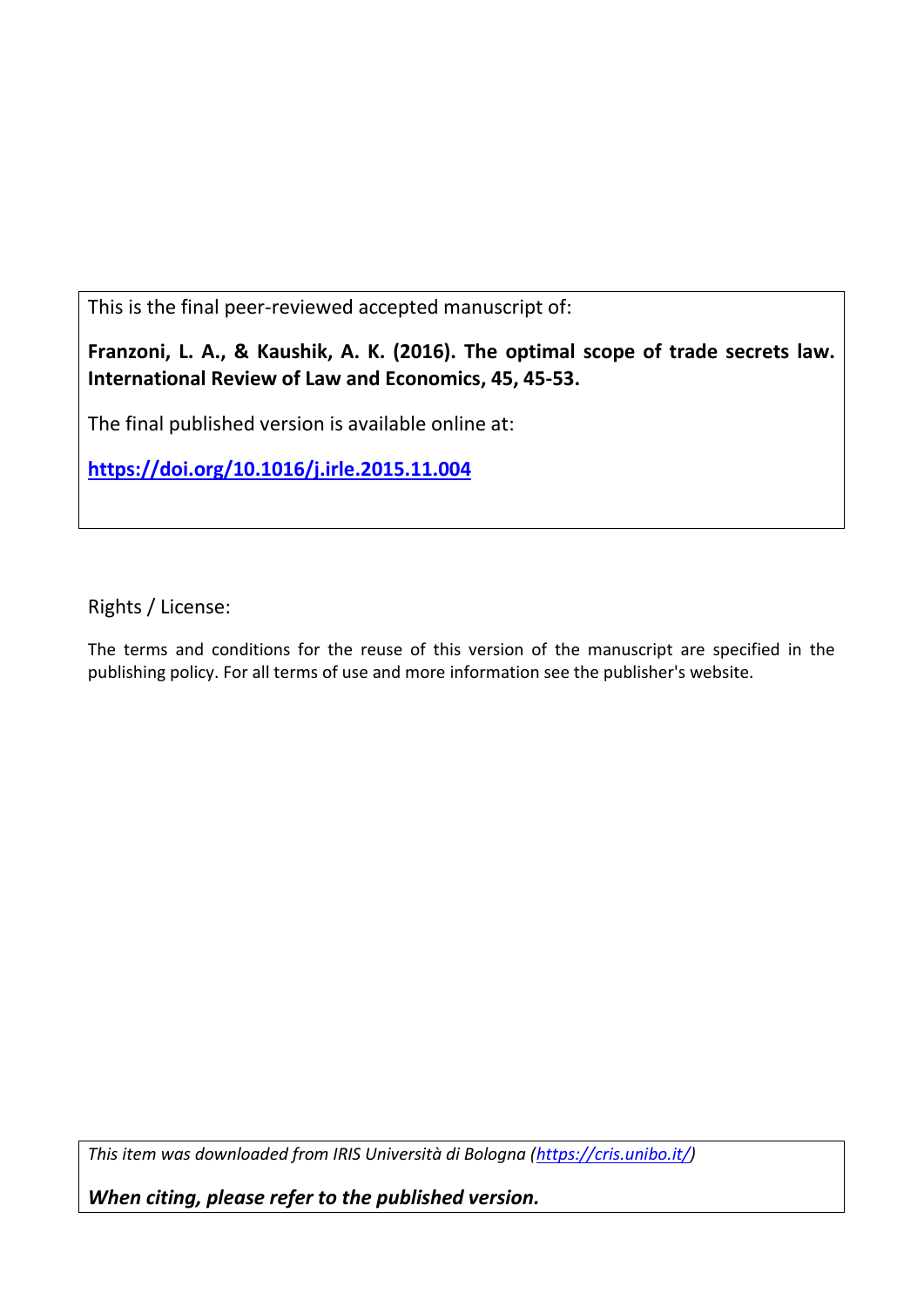# The optimal scope of trade secrets law

Luigi Alberto Franzoni<sup>\*</sup> Arun Kumar Kaushik<sup>†‡</sup> July 2015

#### Abstract

The paper investigates the optimal scope of trade secrets law. In the model, one innovative Örm invests resources Örst to produce knowledge, and then to protect it from unwanted disclosure. A rival firm invests to ferret out this knowledge. Trade secrets law affects this "secrecy contest" by reducing the probability of unwanted disclosure given the efforts of the parties. We show how optimal trade secrets policy depends on structural market features and cost parameters. In the final section, we consider the limit case in which the innovation lies on the face of the product, and derive the optimal scope of legal provisions preventing copycat imitation of products (unfair competition, passing off).

Keywords: trade secrets law, unfair competition, parasitic competition, slavish imitation, passing off.

JEL codes: K1, L1.

Corresponding Authour. Department of Economics, University of Bologna, Piazza Scaravilli 2, 40126 Bologna, Italy.

<sup>&</sup>lt;sup>†</sup>O.P. Jindal Global University, India.

<sup>&</sup>lt;sup>‡</sup>We thank the editor Scott Baker and an anonymous referee for their constructive remarks. We are also grateful to Vincenzo Denicolò, Valeria Falce, Marco Ricolfi, Hans-Bernd Schaefer, Louis Visscher, and seminar participants in Lugano, Paris X, Lima (ALACDE), Aix en Provence (EALE), and Rome (SIDE) for helpful comments.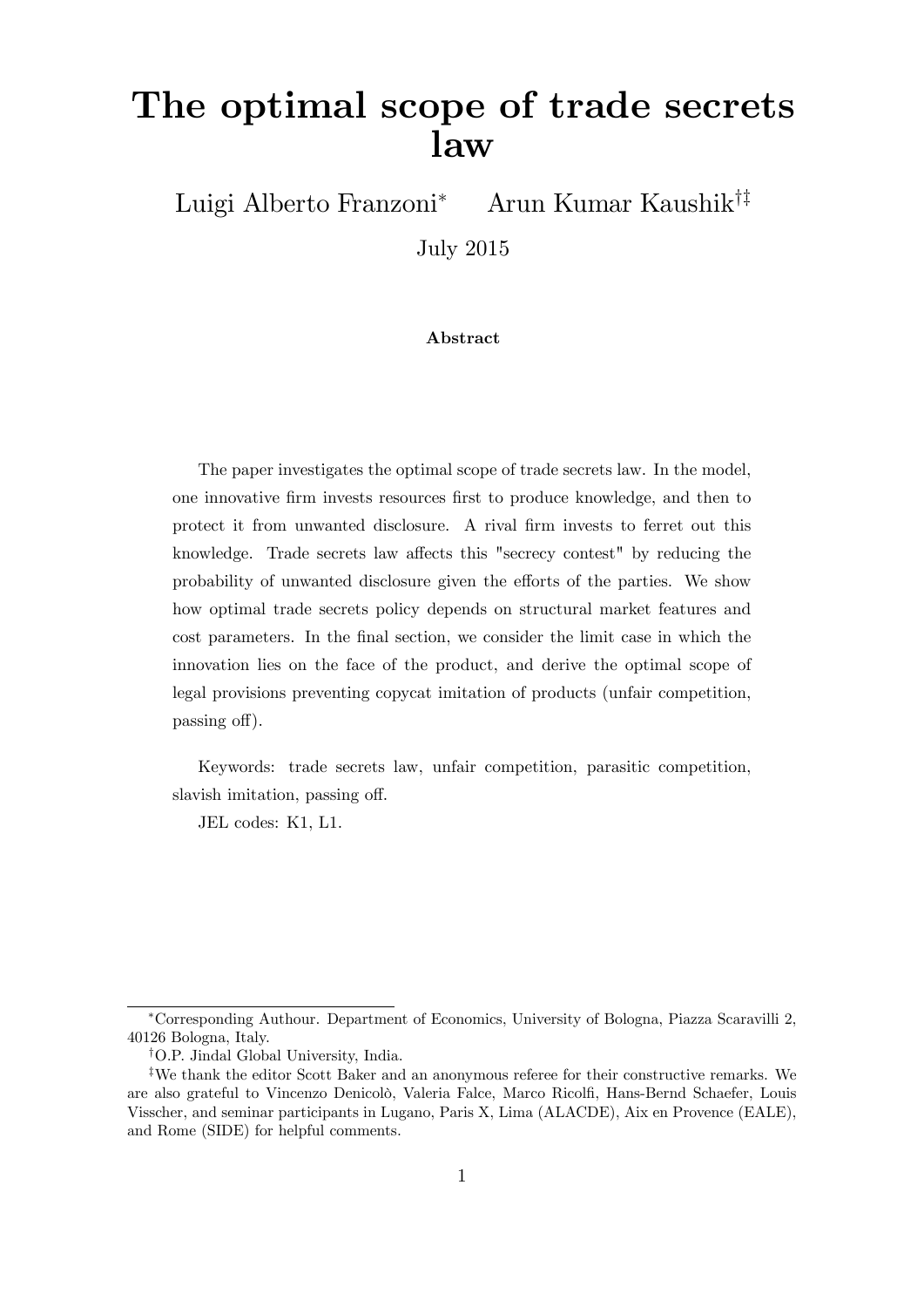### 1 Introduction

In modern economies, the competitive advantage that firms enjoy on the market depends increasingly on their specific expertise and knowledge, rather than on manufacturing costs differentials. To protect this knowledge, firms can rely on different legal tools, including patents (for non-obvious inventions) and copyright (for novel pieces of creative work). Yet, most companies tend to rely on the oldest, and most likely the cheapest, form of protection: secrecy.<sup>1</sup>

The desire of companies to keep their competitive knowledge secret is not discouraged by the law. To the contrary, the law supports the secret conservation of knowledge, by sanctioning conducts aimed at the violation of confidential business information, such as unauthorized disclosure and espionage. In this respect, however, the law is called upon to strike a difficult balance between the right of the knowledge holder to preserve secrecy and the need of society to promote the dissemination of valuable information. In fact, the diffusion of innovative knowledge encourages imitation and fosters competition in the market. Excessive secrecy protection, by retarding the dissemination of the information in the economy, might not serve the interests of consumers well.<sup>2</sup>

In this paper, we investigate the optimal scope of trade secrets (TS) law and highlight the basic trade-offs that policy it called upon to address. In particular, we develop a simple model in which a firm can create innovative knowledge that provides a head-start advantage in the market. Once the knowledge is created, a rival firm invests resources to ferret out this knowledge, whereas the innovator invests resources to protect it. TS law affects this secrecy contest by reducing the probability of knowledge leakage, given the efforts of the parties. So, TS law affects the investments of the parties in the secrecy contest and the Önal market structure.

Before illustrating the model, it is important to clarify the multifaceted nature of TS law. As opposed to patent law, which shares the same basic features in most jurisdictions, TS law varies substantially across countries. In most jurisdictions, provisions regulating the protection of confidential know-how are scattered in several

<sup>&</sup>lt;sup>1</sup>Recent empirical work by Hall et al. (2013) shows that in the UK only  $4\%$  of innovating companies patent. In the US, approximately  $5.5\%$  of all manufacturing firms engage in patenting activity (Balasubramanian and Sivadasan 2011). Arundel (2001) Önds that European manufacturers investing in R&D rate secrecy as more important than patents for the protection of their innovations.

<sup>&</sup>lt;sup>2</sup>As aptly remarked by the US Supreme Court in In *Bonito Boats v. Thunder Craft Boats* -489 U.S. 141 (1989) : "[...] imitation and refinement through imitation are both necessary to invention itself, and the very lifeblood of a competitive economy." In this case, the US Supreme Court invalidated a Florida statute prohibiting plug moulding of vessel designs.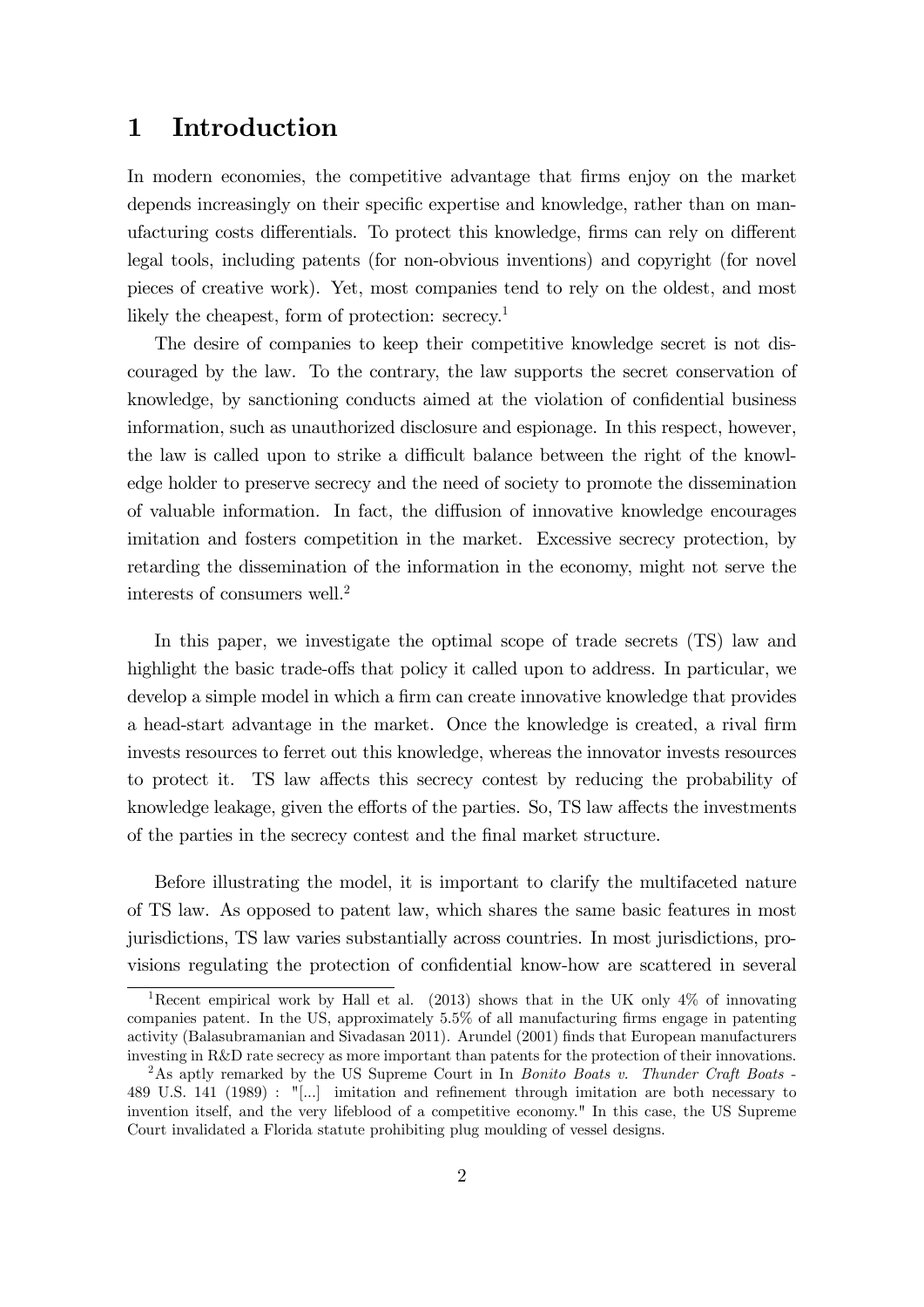bodies of the law, including tort law, contract law, employment law, criminal law, and - occasionally - intellectual property (IP) law. The country that has made the greatest effort to provide a unified framework for TS protection is most likely the US, where the Uniform Trade Secrets Act (UTSA) of 1979, amended 1985, has been adopted by most states.

Provisions close to those of the UTSA have been included in the international Trade-Related Aspects of Intellectual Property Rights (TRIPs) agreement of 1994, which requires WTO member countries to provide legal protection to undisclosed information (art. 39, see below). In spite of the TRIPs agreement, significant variations with respect to substantial TS law persist across the world and across EU countries (Backer-McKenzie 2013, Lippoldt and Schultz 2014).<sup>3</sup> This has prompted an initiative of the European Commission aimed at imposing uniform legislation across the Union (Proposal 2013/0402). The proposed directive provides for a common definition of protectable knowledge and stipulates the remedies available in case of misappropriation.<sup>4</sup>

To frame our analysis, we will follow the definition of TS provided by the TRIPs agreement, which stipulates that (Art 39.2):

Natural and legal persons shall have the possibility of preventing information lawfully within their control from being disclosed to, acquired by, or used by others without their consent in a manner contrary to honest commercial practices so long as such information: (a) is secret [...]; (b) has commercial value because it is secret; and (c) has been subject to reasonable steps under the circumstances, by the person lawfully in control of the information, to keep it secret.

From this definition, we learn that publicly available information and everyday knowledge are not eligible for legal protection; valueless information and information not subject to reasonable protection do not qualify as trade secrets.

Remedies for misappropriation usually include injunctive relief and damage awards.

Compared with patents and other types of intellectual property, trade secrecy is characterized by several distinguishing features.

First, it does not require any form of registration. This does not mean, however, that it can be protected at no cost. In fact, TS protection can be extremely expensive,

 $3$ Undisclosed business information is protected under the common law of confidentiality in England, whereas it is protected under unfair competition law (Unlauterer Wettbewerb) in Germany. In France, the protection of manufacturing secrets is regulated by the Code of Intellectual Property. See Backer-McKenzie (2013).

<sup>&</sup>lt;sup>4</sup>A plan to strengthen TS protection in the US has been put forward by the Obama administration at about the same time (see Executive Office, 2013).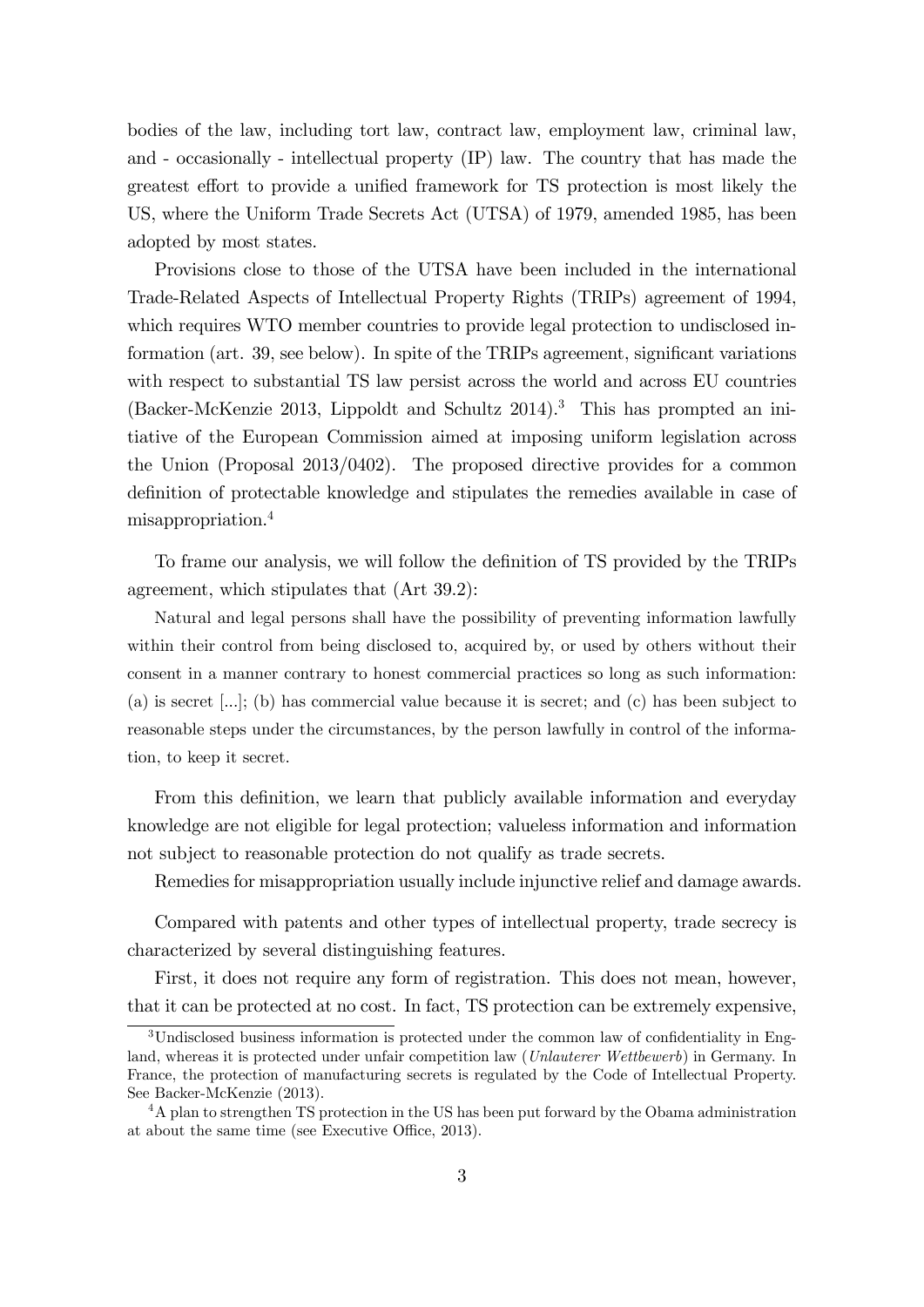depending on the type of information concerned. Expenses usually relate to the installation of safety devices, the organisational efforts to avoid the leakage of the information, and the costs related to the imposition of confidentiality restrictions in contractual relationships.

Second, the subject matter is extremely broad, as it encompasses any type of undisclosed information able to provide a competitive advantage to its owner.<sup>5</sup>

Finally, the law does not provide an "exclusive right" to the holder of the secret. Rather, the law draws the line between the sets of the lawful and unlawful ways in which information can be obtained and used. For civil remedies to be applicable, the secret must have been acquired in "a manner contrary to honest commercial practices," which means, under the TRIPs agreement: "at least practices such as breach of contract, breach of confidence and inducement to breach, and includes the acquisition of undisclosed information by third parties who knew, or were grossly negligent in failing to know, that such practices were involved in the acquisition." (art. 39, footnote 10). Under the UTSA, improper means of acquisition of a secret include: "theft, bribery, misrepresentation, breach or inducement of a breach of a duty to maintain secrecy, or espionage through electronic or other means." Conversely, independent creation, discovery through reverse engineering, and acquisition from public sources represent traditional forms of legitimate appropriation of the secret.<sup>6</sup> By drawing the line between the lawful and unlawful ways in which information can be acquired, the law defines the *scope* of TS law.

The following examples illustrate the point. Let us consider the case of an employee who leaves her company to work for a competitor. Should the employee be allowed to take with her the knowledge acquired in her first job? In general, former employees are not allowed to disclose this knowledge (e.g., customers data) if it qualifies as a trade secret, whereas they are allowed to do so, if it is part of their "general skill and knowledge." In drawing the line between "trade secrets" and "general skill and knowledge," law makers must balance the opposing goals of encouraging investment in knowledge and protecting job mobility, which is at the base of free competition.<sup>7</sup>

 $5$ The US Economic Espionage Act, which criminalises TS misapproprition, defines the latter as: "all forms and types of financial, business, scientific, technical, economic, or engineering information, including patterns, plans, compilations, program devices, formulas, designs, prototypes, methods, techniques, processes, procedures, programs, or codes, whether tangible or intangible, and whether or how stored, compiled, or memorialized physically, electronically, graphically, photographically, or in writing" (ß1839).

 $6$ See Backer-McKenzie (2013). This feature is explicitly acknowledged by the Directive proposal of the European Commission (Proposal 2013/0402).

<sup>&</sup>lt;sup>7</sup>In some jurisdictions, courts just assume - under the doctrine of "inevitable disclosure" - that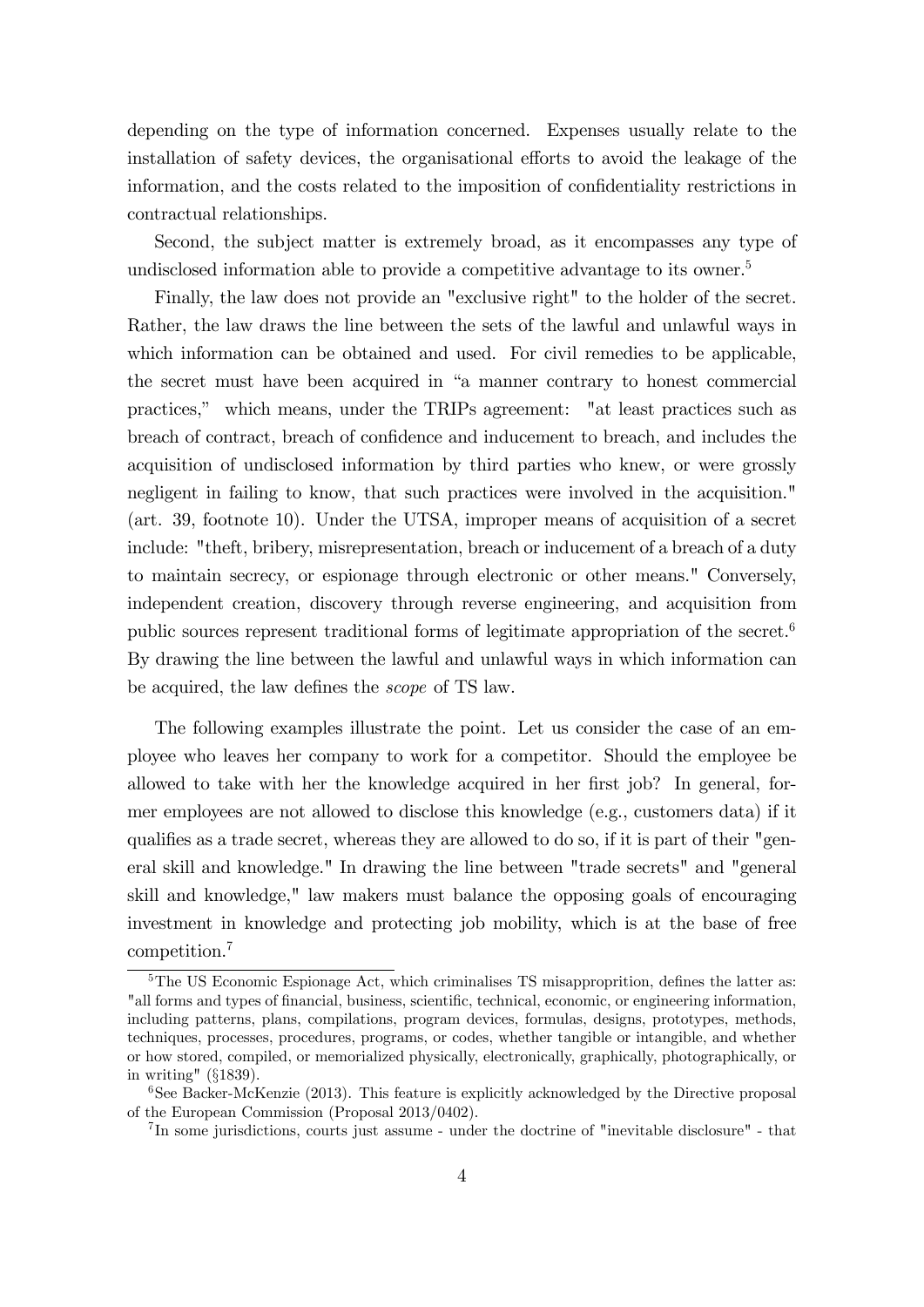Similar considerations arise with respect to the covenants not to compete after the termination of the employment relationship. Californian courts tend not to enforce them at all, whereas other courts take a more cautious stance (usually based on "reasonableness" criteria). Clearly, where non-competition covenants are enforced, the primary producer of the know-how is protected (she must spend less to retain her employees, and she can share information internally more easily), but diffusion of the knowledge is stymied. $8$ 

Although outright theft of documents is obviously unlawful, other forms of information acquisition may or may not be lawful depending on circumstances and jurisdictions. In the famous du Pont vs. Christopher case, a company hired a pilot to take aerial pictures of a newly built plant, with the purpose of uncovering information about the rival's manufacturing process.<sup>9</sup> The court held that this conduct was an improper method for the acquisition of information of the rival's production technique. While recognising that "for our industrial competition to remain healthy there must be breathing room for observing a competing industrialist," it concluded: "Our tolerance of the espionage game must cease when the protections required to prevent anotherís spying cost so much that the spirit of inventiveness is dampened. [...] To require DuPont to put a roof over the unfinished plant to guard its secret would impose an enormous expense to prevent nothing more than a school boy's trick." In the Christopher decision, the main arguments for the prohibition of the conduct relied on the cost of self-protection and the adverse impact of the conduct on inventiveness.<sup>10</sup> These elements are formalised in the model below, which investigates the impact of costs and market structure on the optimal policy.

In this paper, we focus on the case in which the secret information provides a competitive advantage to its owner, who has no interest in sharing it. Once the

this transfer of proprietary knowledge cannot be avoided under the new duties taken up by the employee. See, for example,  $PepsiCo$ , Inc. v. Redmond, 54 F. 3d 1262, 1263–64 (7th Circuit 1995). Along the same line, mobility of *groups* of employees is subject to specific restraints. In some jurisdictions, soliciting the departure of employee teams or departments from rival firms (so called "poaching" or "raiding") is explicitly forbidden. In others, e.g., in California, it is not. Californiaís high-tech companies have reacted by agreeing not to solicit each other's employees. This practice, however, has been considered anticompetitive by the antitrust authority. Complaint, US v. Adobe Systems Inc., et al., DOJ, 2010.

<sup>8</sup>Californiaís exceptional labour mobility has been pointed out as a major driving force behind the success of the Silicon Valleyís district (see Saxenian 1994). Gilson (1999) underscores the role served by Californiaís lax trade secrets law with respect to labour mobility.

 $^{9}E.I$  du Pont deNemours & Co. v. Christopher, 431 F.2d 1012 (5th Cir. 1970).

 $10$ To put a roof over a plant to protect the secrets is an unreasonable request, not to put documents in the trash is considered a reasonable measure to keep them secret. In most countries, dumpster diving (searching in the trash for informative documents) is a lawful activity.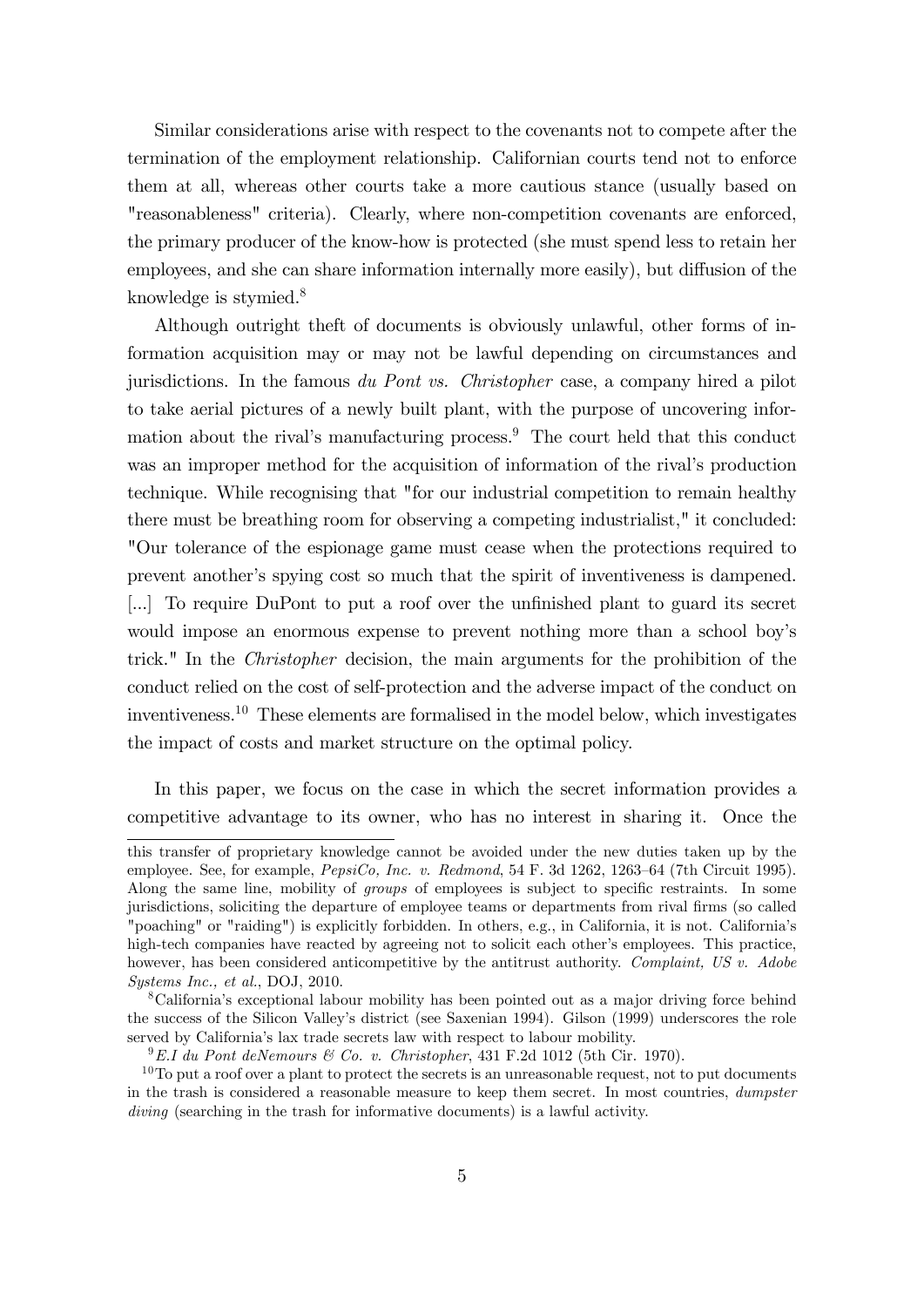information/know-how is obtained by the innovator, a rival firm invests resources to ferret it out. At the same time, the innovator invests to protect it. This secrecy contest determines the probability by which knowledge spills from one firm to the other, and hence the probability that the market shifts from monopoly to duopoly. TS law complements the effort of the innovator to keep the information secret. By reducing the probability of information leakage, TS law decreases the (wasteful) expenditure of the firms in the secrecy contest and harms competition. On this account, strong TS law might not be desirable. In a dynamic perspective, one should also consider that the "rent" granted by strong TS law to the secrecy holder provides incentives to the creation of knowledge, to the benefit of final consumers. In this respect, the optimal scope of TS law substantially depends upon how sensitive innovation production is to changes in the payoff to the innovator.

In Section 2, we formally derive the three effects mentioned above. An increase in TS protection: i) encorages the creation of innovative knowledge ("innovation effect"), ii) reduces the private expenditure in the secrecy contest ("expenditure effect"), and iii) increases the probability that the market is monopolised by the innovator ("competition effect"). The optimal policy should balance benefits and costs attendant with these effects.

Several factors affect the optimal policy choice. First, if the creation of innovation is very sensitive to changes in the payoff to the innovator (high elasticity of supply of innovation), then maximal TS protection is optimal. If the elasticity of supply of innovation is small - or nil - then the optimal policy will be guided by the other two factors: expenditure effect vs. competition effect. We show that the expenditure effect is likely to dominate if the cost of self protection for the innovator is low and cost of extraction for the rival is high. Under these conditions, the expenditure effect has a large weight in social welfare and maximal protection is preferable.

In general, when the cost of self-protection is high and cost of extraction is low, the case for TS protection is weaker. In the limit case in which the extraction cost is negligible, the optimal scope for legal protection is definitely narrower. This specification of our model captures those situations in which innovation lies on the face of the product and only legal protection can prevent imitation (unfair competition/passing off, see Section 3).

In the model, we take the intensity of competition upon duplication as given and allow duopoly prices to range from perfect competition prices (Bertand competition) to monopoly prices (collusion). This allows us to analyse the impact of competition intensity on the optimal TS policy. We show that the relationship between com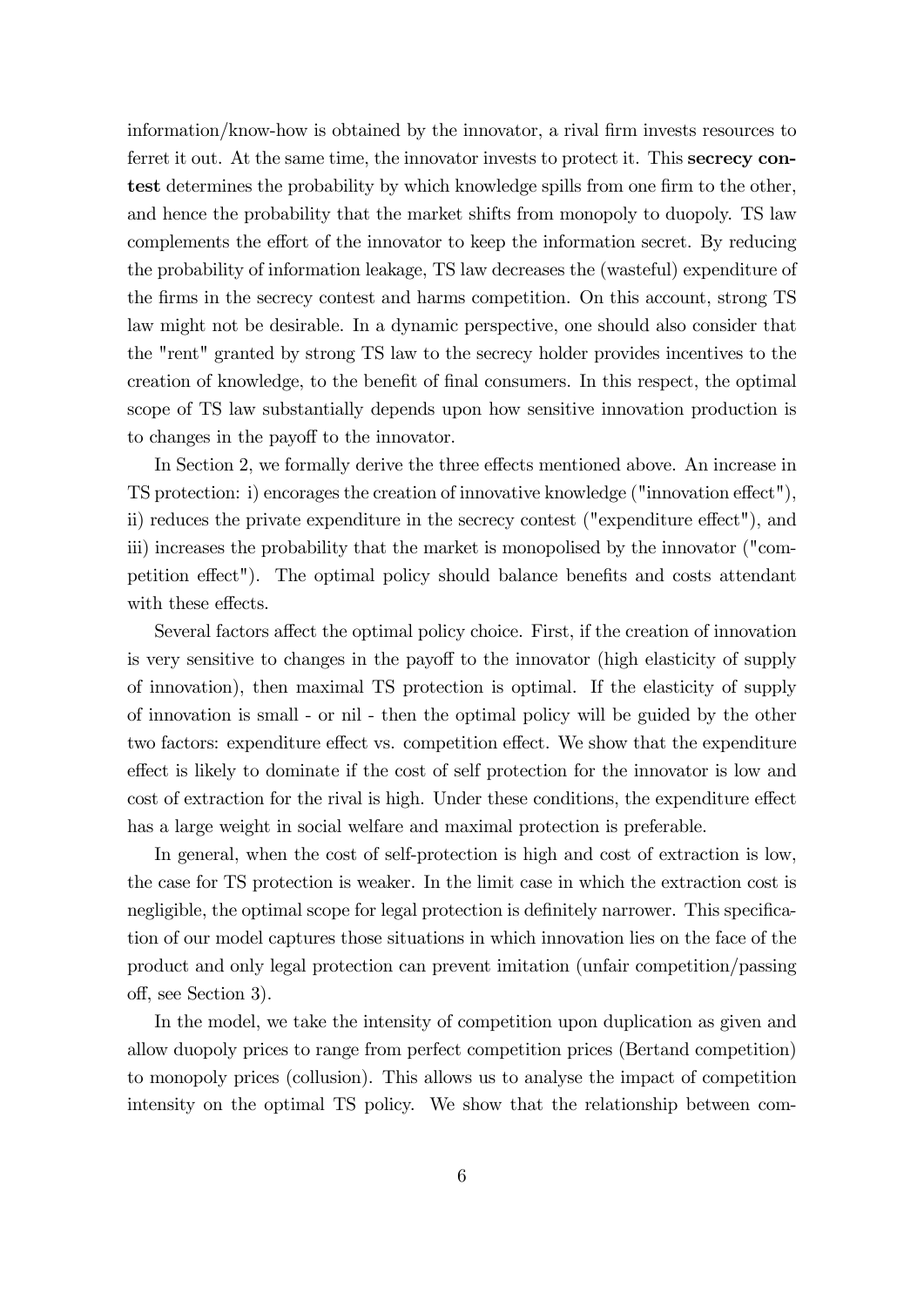petition intensity and optimal TS protection is non-monotonic: maximal protection is optimal when competition is either very weak (collusion) or very intense (perfect competition). In the first case, the social gains from imitation are negligible: leakage of the secret does not bring any benefit to the consumers. So maximal TS protection is optimal. When competition is very intense and duopoly profits are very low, the rival has very weak incentives to extract the secret, while the innovator has very strong incentives to protect it. In this case, the impact of TS policy on the secrecy expenditure is relatively large (legal protection substitutes for self -protection) while the impact on market structure is small. Again, maximal protection is desirable. When competition is neither too strong nor too weak, the consumer's gain from imitation outweighs the expenditure effect and the optimal scope of TS law is narrower.

Finally, we consider the impact of horizontal product differentiation. We show that when the rival supplies a differentiated product, TS protection should be reduced. Here, the benefits to the consumers from duplication are so large and the secrecy expenses so low, that the case for secrecy loses much of its weight. This result is in line with the law of those jurisdictions (e.g., Germany and Austria), in which an assessment of the degree of similarity of the products generally accompanies misappropriation cases (de Vrey 2006).

The economic literature is limited on trade secret law and on unfair competition in general. In their pioneering article, Posner, Landes and Friedman (1991) defend trade secrets law on two grounds. On the one hand, trade secrets law complements patent law by protecting those inventions that Örms choose not to patent (either because they fail to meet the patentability requirements or because patenting is too expensive).<sup>11</sup> On the other hand, TS law allows firms to reduce the investment in self-protection (a feature captured by our model). Their analysis does not focus on the role played by self-protection and extraction costs, and market structure on the optimal policy.

Rønde  $(2001)$  investigates the effect of TS law on the organisational structure of firms. In his model, firms can divide production into independent tasks to limit knowhow leakage due to labour mobility. He shows, among other things, that the benefits of reducing the information sharing are greatest if the competition in the market is neither very tough nor very weak. Fosfuri and R $\beta$ nde (2004) analyse the impact of TS law both on the extent of knowledge spillover (through labour mobility) and on

<sup>&</sup>lt;sup>11</sup>Over the last decade, substantial research has been devoted to the patent /secrecy choice, both from an empirical and theoretical perspective (see the review of Hall et al. (2014)). This literature, however, is of tangential interest to us, as we focus on TS as a standalone branch of the law.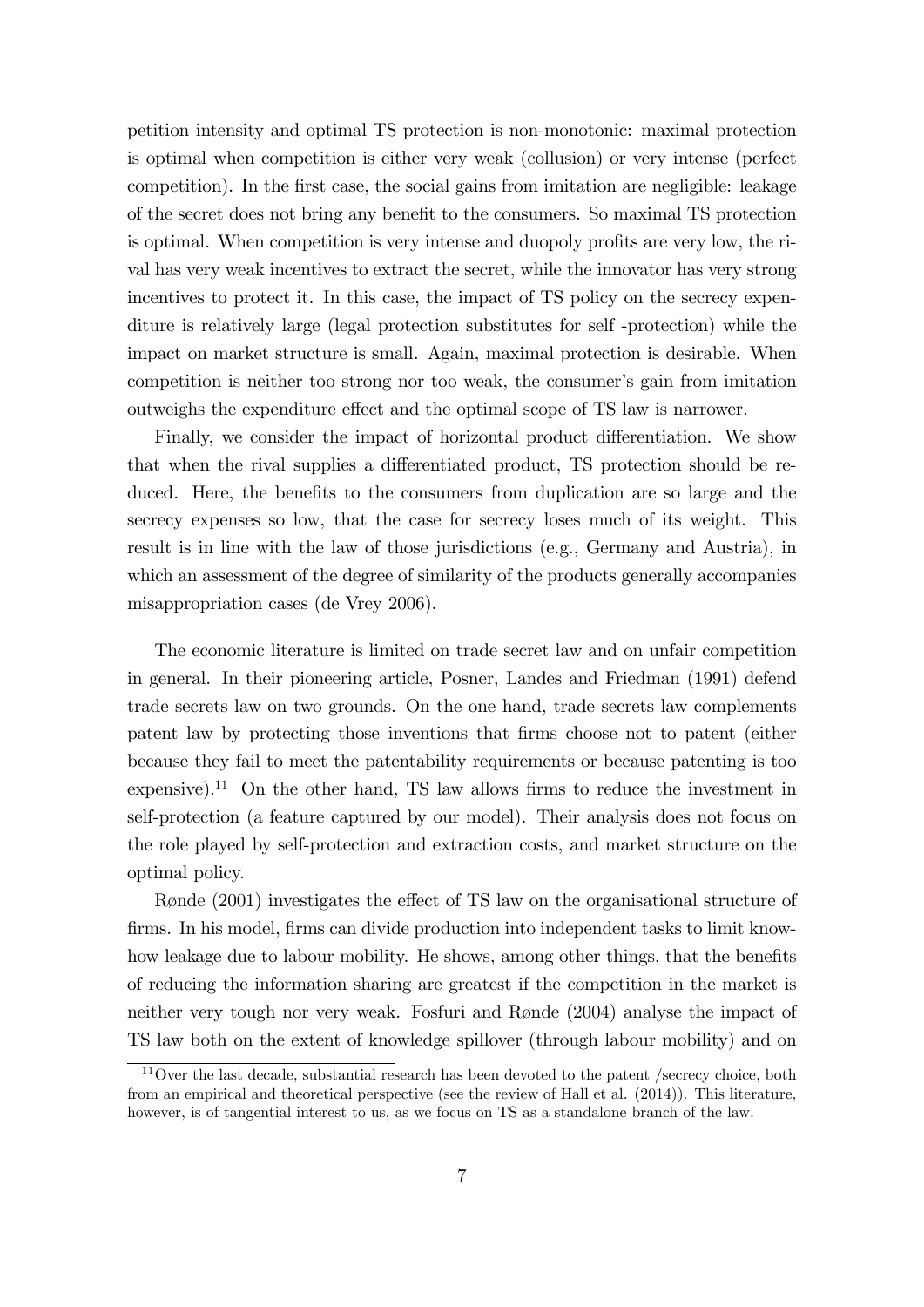the incentives of firms to cluster in the same area (to benefit from the spillover, at the cost of more intense product competition). In their model, the strength of TS law is measured by the size of the damages awarded to the first innovator, when a worker moves to a rival firm to develop a follow-up innovation. Without affecting the size of the spillover, high damages reduce the wage earned by the worker and provide firms with incentives to cluster together. Hence, they increase social welfare. The effect of strong TS law would not necessarily be positive, however, if TS law reduced labour mobility (which is the case, for example, when injunctive relief is granted to the innovating firm or when covenants not to compete are enforced by the courts). In our model, we implicitly focus on the latter case by assuming that TS law affects the probability that knowledge spills from the innovator to a second (non-innovating) Örm.

### 2 The model

The models is built on the assumption that one firm, labelled "innovator," can invest in the creation of innovative knowledge. This knowledge allows him to produce a new product and obtain supercompetitive profits. A second firm (labeled "rival") has the capacity to produce the same product, if it gains access to this knowledge. So a secrecy contest takes place, in which the rival invests resources to extract information from the innovator, while the innovator invests resources to protect it. The structure of the secrecy contest is affected by TS law: given the efforts of the two firms, the probability that information leaks is smaller if the law offers stronger protection. When information leaks, the market turns into a symmetric duopoly.<sup>12</sup>

The probability that information leaks from the innovator to the rival is:

probability of leakage = 
$$
(1 - \tau) \lambda(x_I, x_R) = (1 - \tau) \frac{x_R}{x_I + x_R}
$$
,

where  $x_I$  is the effort exerted by the innovator and  $x_R$  is the effort exerted by the rival.  $\tau \in [0, 1]$  captures the strength of TS law: stronger TS law makes leakage less likely, given the efforts of the two parties. If TS law is very strong ( $\tau = 1$ ), the probability of leakage is nil. If TS is very weak  $(\tau = 0)$ , the probability of leakage only depends on the private efforts of the two parties  $\left( pr. \text{ } leakage = \lambda (x_I, x_R) = \frac{x_R}{x_I + x_R} \right)$  $\big).$ 

The payoff to the innovator once she has obtained the secret knowledge is:

$$
\pi_I(x_I, x_R) = \left[1 - (1 - \tau)\lambda(x_I, x_R)\right]\pi_m + (1 - \tau)\lambda(x_I, x_R)\pi_d - cx_I.
$$
 (1)

 $12$ The model can be suitably extended so as to allow for a plurality of duplicators. The qualitative analysis remains unaffected. Similarly, the analysis can be extended to allow for an innovation race between firms.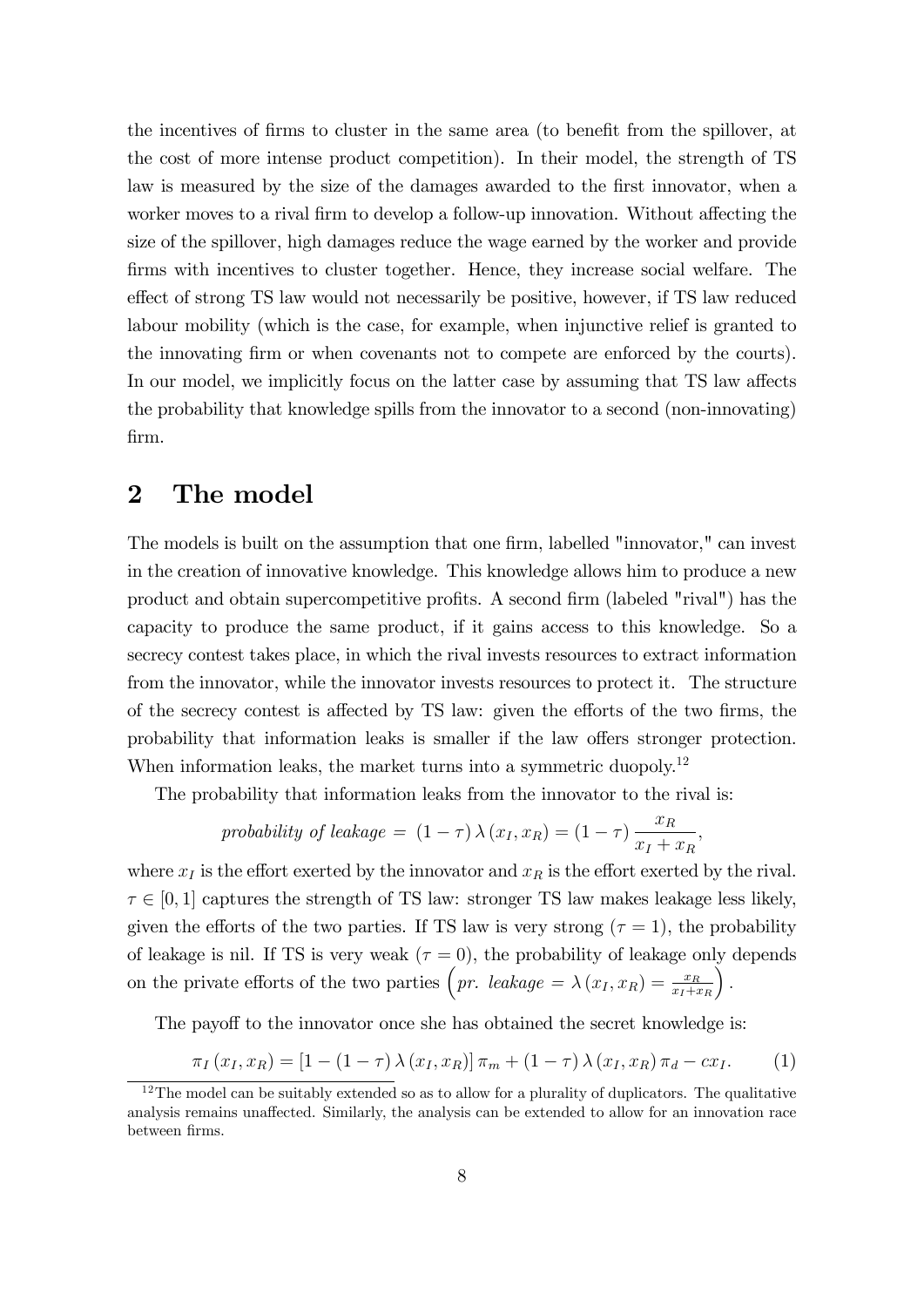With probability  $[1 - (1 - \tau) \lambda (x_I, x_R)]$  secret information is retained and the innovator earns monopoly profits  $\pi_m$ . With probability  $(1 - \tau) \lambda(x_I, x_R)$  information leaks to the rival and the innovator earns duopoly profits  $\pi_d$ . The cost of self-protection amounts to  $cx_I$ .

The payoff to the rival is

$$
\pi_R(x_I, x_R) = (1 - \tau) \lambda(x_I, x_R) \pi_d - sx_R. \tag{2}
$$

With probability  $(1 - \tau) \lambda(x_I, x_R)$  the rival ferrets the secret information out and enters the market, where he obtains duopoly profits  $\pi_d$ . The effort to extract information costs  $sx_R$ .

In the secrecy contest, the two players will optimally choose  $x_I$  and  $x_R$  to maximize their payoffs. In the Nash equilibrium of this contest, the following conditions hold:

$$
\begin{cases}\n-(1-\tau)\lambda'_{x_I}(x_I, x_R)(\pi_m - \pi_d) &= c \\
(1-\tau)\lambda'_{x_R}(x_I, x_R)\pi_d &= s.\n\end{cases}
$$
\n(3)

Stronger TS protection (large  $\tau$ ) makes leakage less likely, and hence reduces both the marginal benefit of self-protection and the marginal benefit of extraction.

Note that the marginal benefits of effort for the innovator and the rival are not the same. When the rival enters the market, the loss for the entrant tends to be greater than the gain for the rival:  $\pi_m - \pi_d > \pi_d$  (which is true as far as  $\pi_m > 2\pi_d$ , is a condition that holds when products are not too different). The innovator, therefore, tends to have stronger incentives to invest in the secrecy contest than the rival.<sup>13</sup> In line with the classic result of Gilbert and Newberry (1982), we call this observation the Persistence of secrecy.

Let  $k_I = \frac{c}{\pi m}$  $\frac{c}{\pi_m - \pi_d}$  be the relative self-protection cost for the innovator (cost as a share of gain from protection), and  $k_R = \frac{s}{\pi}$  $\frac{s}{\pi_d}$  the relative extraction cost for the rival (cost as share of gain from extraction). From eqs.  $(3)$ , we obtain the following equilibrium values:

$$
x_I^* = (1 - \tau) \frac{k_R}{(k_R + k_I)^2}, \quad x_R^* = (1 - \tau) \frac{k_I}{(k_R + k_I)^2},
$$

and

$$
\lambda (x_I^*, x_R^*) = \frac{k_I}{k_R + k_I} = \frac{c}{c + s \left(\frac{\pi_m}{\pi_d} - 1\right)} \equiv \lambda^*.
$$

<sup>&</sup>lt;sup>13</sup>Similarly, innovators will have greater incentives to lobby for favourable trade secrets legislation than will imitators. Innovators can offer greater salaries to their key employees than imitators can. The secrecy contest is symmetric if the two firms produce homogenous goods and collude on the market: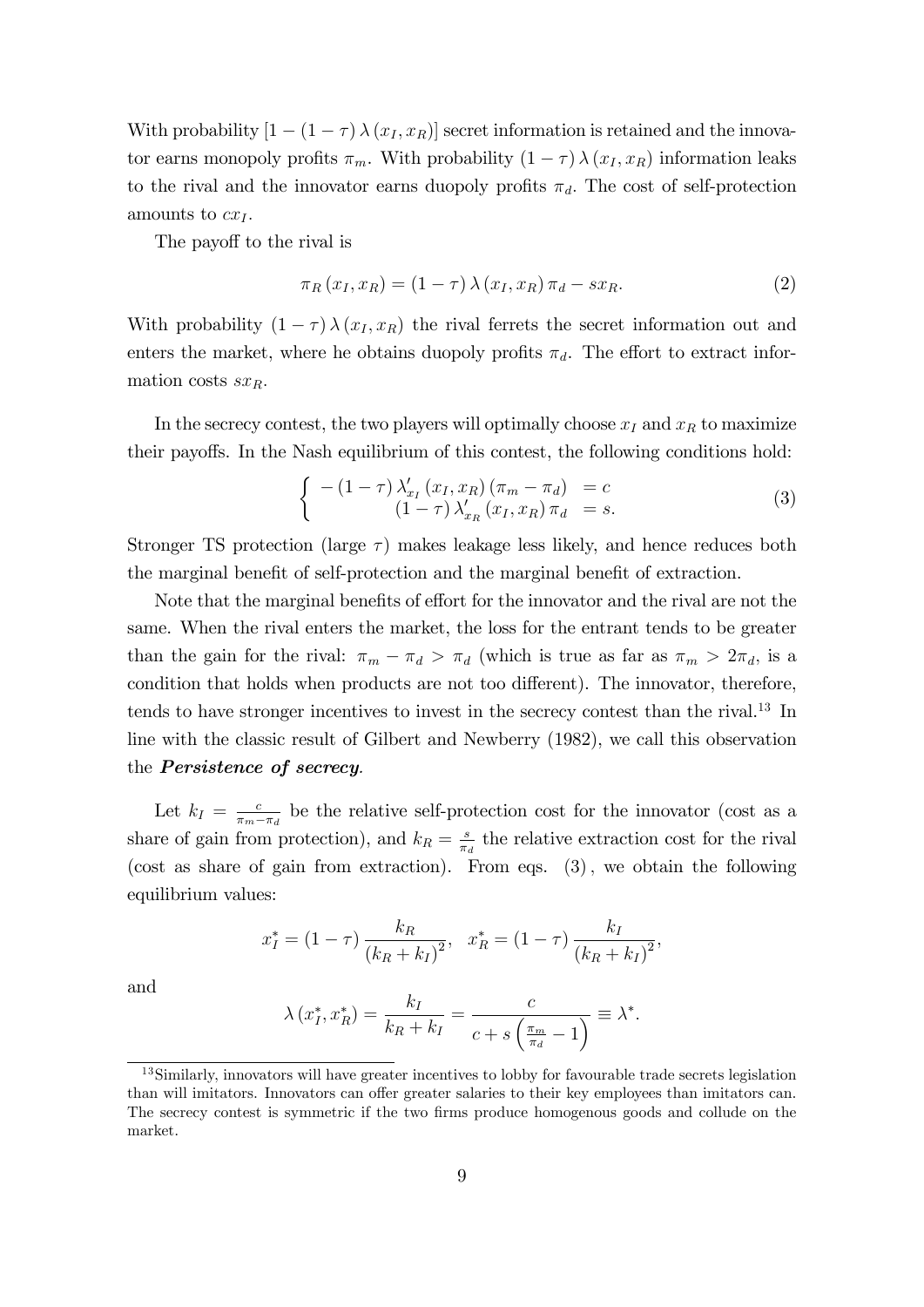In equilibrium, the probability of information leakage  $(1 - \tau) \lambda (x_I^*, x_R^*)$  depends on the strength of trade secrets law  $\tau$ , and on the relative costs in the secrecy contest. Given  $\tau$ , leakage is more likely if self-protection costs are higher  $(\frac{\partial \lambda^*}{\partial c} > 0)$ , extraction costs are lower  $(\frac{\partial \lambda^*}{\partial s} < 0)$ , monopoly profits are lower  $(\frac{\partial \lambda^*}{\partial \pi_m} < 0)$ , and duopoly profits are higher  $(\frac{\partial \lambda^*}{\partial \pi_d} > 0)$ .

Note, for future reference, that total secrecy costs amount to

$$
cx_{I}^{*} + sx_{R}^{*} = k_{I} (\pi_{m} - \pi_{d}) (1 - \tau) \frac{k_{R}}{(k_{R} + k_{I})^{2}} + k_{R} \pi_{d} (1 - \tau) \frac{k_{I}}{(k_{R} + k_{I})^{2}}
$$

$$
= (1 - \tau) \pi_{m} \frac{k_{I} k_{R}}{(k_{R} + k_{I})^{2}} = (1 - \tau) \pi_{m} \lambda^{*} (1 - \lambda^{*}). \tag{4}
$$

As in standard rent-seeking games, total secrecy costs are smaller if the two contestants are strongly asymmetric ( $\lambda^*$  close to 1 or  $\lambda^*$  close to 0).

A marginal increase in the strength of TS law reduces the amount of resources wasted in the secrecy contest by an amount proportional to  $\pi_m \lambda^* (1 - \lambda^*)$ .<sup>14</sup>

Let us move now to the first stage of the game, in which the innovator invests to obtain the new piece of knowledge. From an ex-ante perspective, the expected profit to the innovator is:

$$
\Pi_{I} = z \pi_{I} (x_{I}^{*}, x_{R}^{*}) - d(z), \qquad (5)
$$

where  $\pi_I(x_I^*, x_R^*)$  is the expected profit that she obtains upon discovery (eq. 1), z the probability of discovery and  $d(z)$  the discovery costs, with  $d' > 0$  and  $d'' \leq 0$ .

Thus, the optimal creation effort  $z^*$  solves

$$
\pi_I(x_I^*, x_R^*) = d'(z^*).
$$
\n(6)

By implicit differentiation, we obtain  $\frac{\partial z^*}{\partial \tau} > 0$ . Stronger TS law increases the innovation effort.  $^{15}$ 

We can now turn to optimal policy. In this simple set-up, ex-ante social welfare is

$$
SW = z^* \left\{ \left[ 1 - (1 - \tau) \lambda^* \right] W_m + (1 - \tau) \lambda^* W_d - cx_I^* - sx_R^* \right\} - d(z^*), \tag{7}
$$

where monopoly total surplus is  $W_m = \pi_m + C_m$  (profits + consumer surplus), and duopoly total surplus is  $W_d = 2\pi_d + C_d$  (profits + consumer surplus). Trade secrets

<sup>15</sup>More precisely,  $\frac{\partial z^*}{\partial \tau} = \frac{\lambda^*(\pi_m - \pi_d) + \frac{1}{k_R + k_I}(1 - \lambda^*)c}{d''(z^*)}$  $\frac{k_R+k_I^{(1-\alpha)/2}}{d''(z^*)}$ .

<sup>&</sup>lt;sup>14</sup>Note that the "rent seeking" specification of the secrecy contest implies that an increase in  $\tau$ induces the same percentage reduction of  $x_I^*$  and  $x_R^*$ .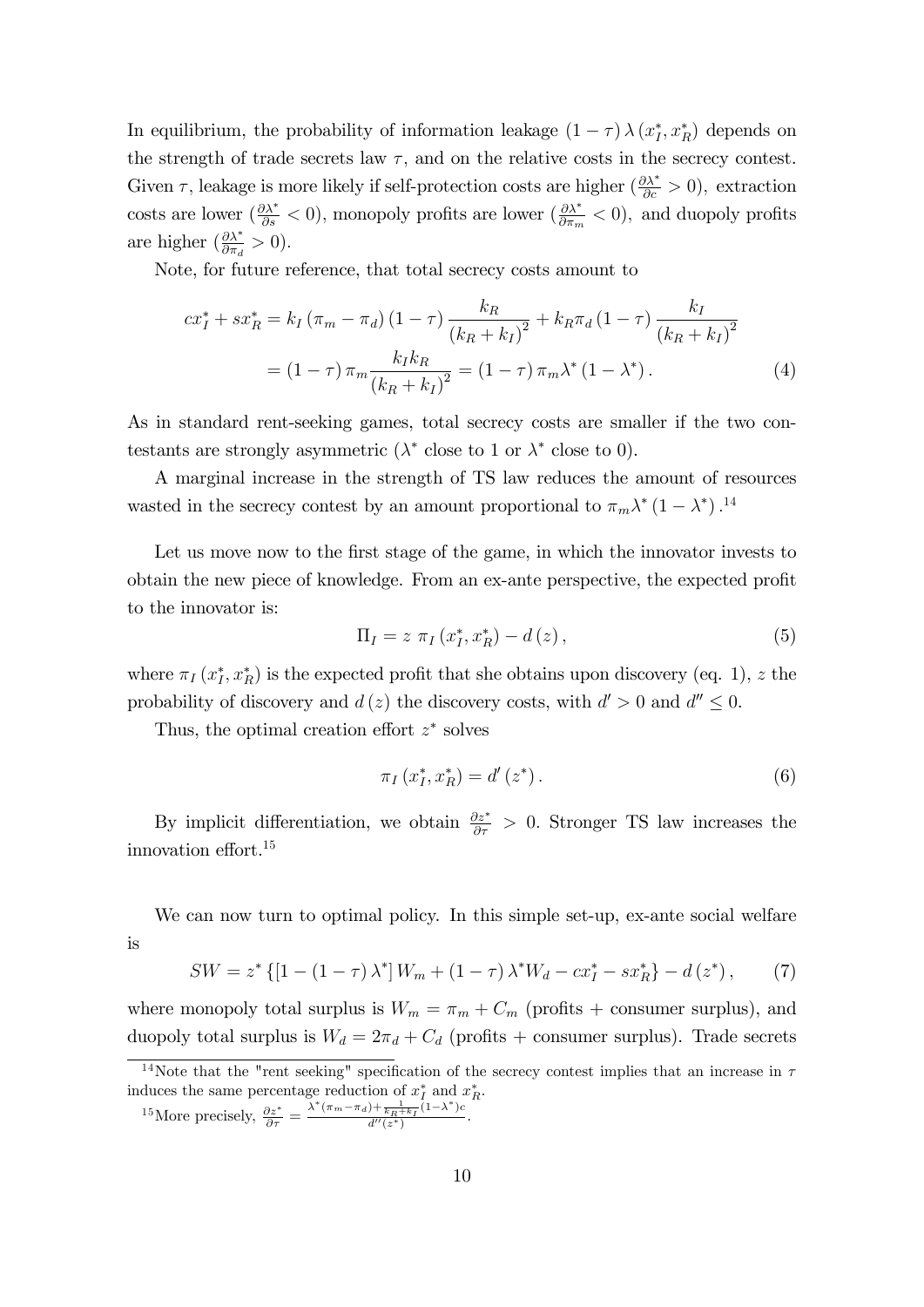law affects the self-protection and extraction efforts  $x_I^*$  and  $x_R^*$ , the resulting probability of leakage  $(1 - \tau) \lambda^*$ , and, in turn, the probability that knowledge is created,  $z^*$ .

We have

$$
\frac{\partial SW}{\partial \tau} = \frac{\partial z^*}{\partial \tau} \left\{ \left[ \left( 1 - \left( 1 - \tau \right) \lambda^* \right) W_m + \left( 1 - \tau \right) \lambda^* W_d - cx_I^* - sx_R^* \right] - d'(z^*) \right\} - z^* \lambda^* \left( W_d - W_m \right) - z^* \frac{\partial}{\partial \tau} \left( cx_I^* + sx_R^* \right).
$$

The first term represents the welfare gain due to additional innovation effort, the second the welfare loss due to the increased likelihood of monopoly, and the last the welfare gain due to reduced secrecy expenditure.

In view of eqs.  $(6)$ ,  $(1)$ , and  $(4)$ , we get

$$
\frac{\partial SW}{\partial \tau} = \frac{\partial z^*}{\partial \tau} \left\{ \left( 1 - (1 - \tau) \lambda^* \right) C_m + (1 - \tau) \lambda^* \left( C_d + \pi_d \right) - s x_R^* \right\} \n- z^* \lambda^* \left( W_d - W_m \right) + z^* \pi_m \lambda^* \left( 1 - \lambda^* \right),
$$
\n(8)

that is, in view of (2)

$$
\frac{\partial SW}{\partial \tau} = \frac{\partial z^*}{\partial \tau} \left\{ \left( 1 - (1 - \tau) \lambda^* \right) C_m + (1 - \tau) \lambda^* C_d + \pi_R (x_I^*, x_R^*) \right\} \n- z^* \lambda^* (W_d - W_m - \pi_m (1 - \lambda^*)).
$$
\n(9)

An increase in TS protection stimulates innovation, hinders diffusion, and reduces secrecy costs.<sup>16</sup> The net effect is captured by the following proposition.

Proposition 1 Stronger TS protection is socially desirable if, and only if, the following holds:

$$
\frac{\partial z^*}{\partial \tau} \frac{1}{z^*} \left\{ \left( 1 - (1 - \tau) \lambda^* \right) C_m + (1 - \tau) \lambda^* C_d + \pi_R \left( x_I^*, x_R^* \right) \right\} + \frac{\lambda^* (1 - \lambda^*) \pi_m - \lambda^* (W_d - W_m)}{\sum_{\substack{expendature effect}} \lambda^* (W_d - W_m)} > 0.
$$
\n(10)

This formula has a simple explanation. The first term captures the ex-ante effect: an increase in TS protection stimulates the creation of innovative knowledge. A small increase in  $\tau$  induces a percentage increase in the probability of innovation equal to

<sup>&</sup>lt;sup>16</sup>Social welfare is concave in  $\tau$ .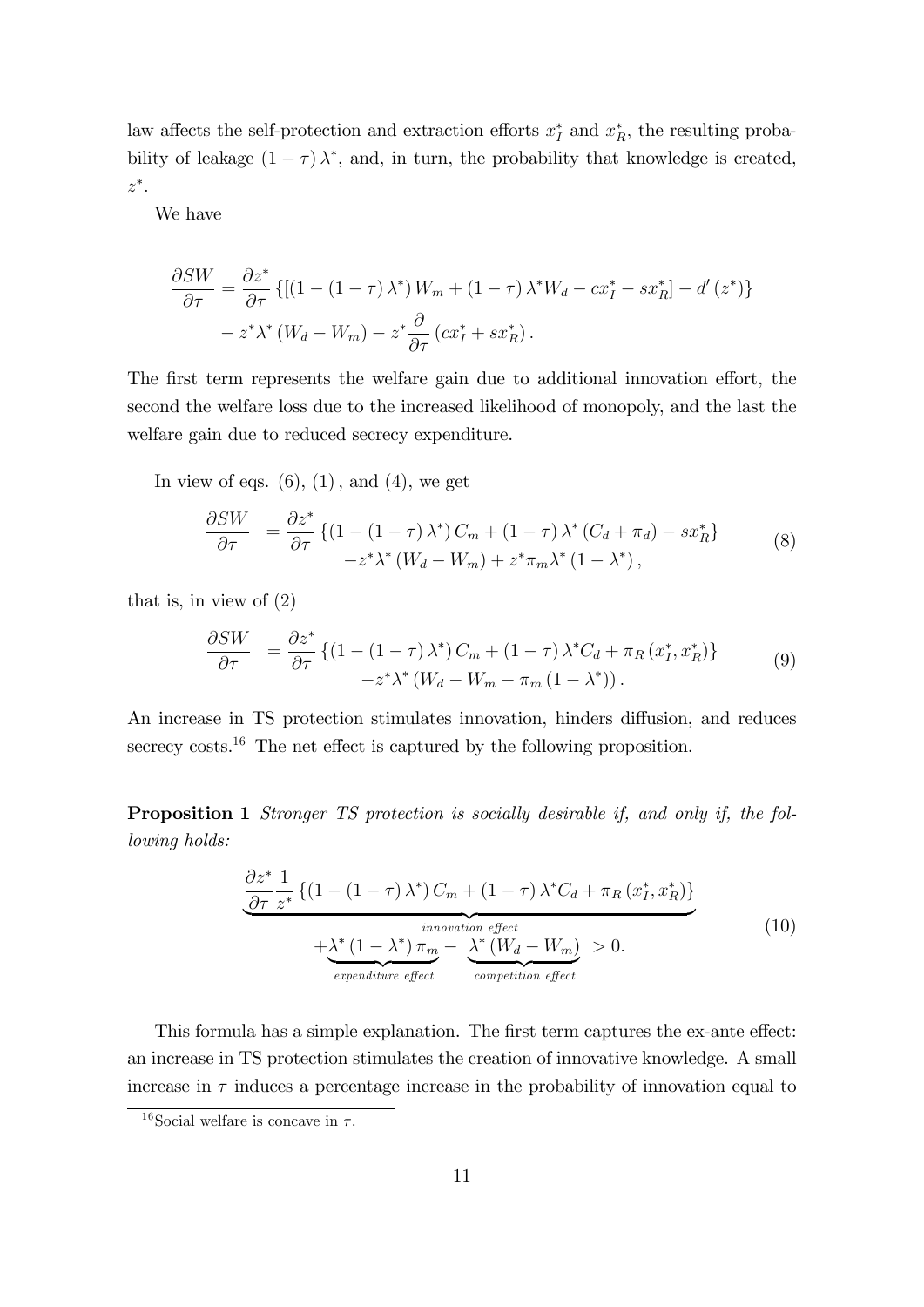$\partial z^*$  $\partial \tau$ 1  $\frac{1}{z^*}$ . In turn, this creates an innovation surplus equal to the "externality" that the innovator exerts on the rival and the consumers. The gain accruing to the innovator himself does not matter, because it is perfectly balanced, at the margin, by the increase in innovation expenditure: This innovation surplus is higher if larger surplus is netted by consumers on the market  $(C_m$  under monopoly,  $C_d$  under duopoly), and if the rival obtains a larger payoff (expected profits less extraction expenditure).

The second term represents the gain due to the reduction in private expenditure in the secrecy game. This gain tends to be small when the secrecy contest is very asymmetric, i.e. when  $\lambda^*$  is close to one or nil.

Finally, the competition effect captures the loss due to the reduced probability that the market shifts from monopoly to duopoly. This depends on the likelihood of leakage in the absence of legal protection,  $\lambda^*$ , and on the intensity of competition upon duplication. This term collapses to nil if private protection alone is fully effective  $(\lambda^* \to 0)$ , or if the rival and the innovator produce fungible goods and collude on prices (market welfare under duopoly  $W_d$  = market welfare under monopoly  $W_m$ ).

The innovation effect is large if innovation is sensitive to policy changes. In turn, this depends on shape of the innovation cost  $d(z)$  and the impact of the policy variable  $\tau$  on the payoff to the innovator. If, for simplicity, we take an isoelastic cost function:  $d(z) = \frac{1}{\alpha}z^{\alpha}$ , with  $\alpha > 1$ , we get:  $z^* = \pi_I(x_I, x_R)^{\frac{1}{\alpha - 1}}$  and

$$
\frac{\partial z^*}{\partial \tau} \frac{1}{z^*} = \frac{1}{\alpha - 1} \frac{\partial \pi_I(x_I, x_R)}{\partial \tau} \frac{1}{\pi_I(x_I, x_R)}.
$$

The semielasticity of innovation is equal to the percentage increase in the innovator's expected profits (upon discovery) due to a small increase in TS protection, times a factor  $\frac{1}{\alpha-1}$  which depends on the elasticity  $\alpha$  of the cost function (in turn,  $\alpha$  is the inverse of the elasticity of the supply of innovation with respect to the research expenditure). So, if the cost function is very elastic (or if the supply of innovation is very inelastic),  $\frac{\partial z^*}{\partial \tau}$ 1  $\frac{1}{z^*}$  goes to nil. As the supply of innovations becomes more elastic (small  $\alpha$ ), the innovation effect becomes larger.<sup>17</sup>

The surplus created by the innovation depends on  $\tau$ . If legal protection is weak, the surplus is larger. This is intuitive, as a small  $\tau$  benefits (ex-post) both the consumers

 $17$ Empirical estimates of the elasticity of the supply of innovation are reviewed by Denicolò (2007). Note that  $\frac{\partial \pi_I(x_I,x_R)}{\partial \tau} = \lambda^* (\pi_m - \pi_d) + \frac{1}{k_R + k_I} (1 - \lambda^*) c$ , which is independent of both z and  $\tau$ . Finally, note that  $\frac{\partial z^*}{\partial \tau} \frac{1}{z^*}$  would be larger if innovation were the outcome of a race between firms. In that case, stronger TS protection would increase the reward to the winner of the race and, simultaneously, reduce the reward to the loser of the race. Both effects boost the incentives to invest in innovation.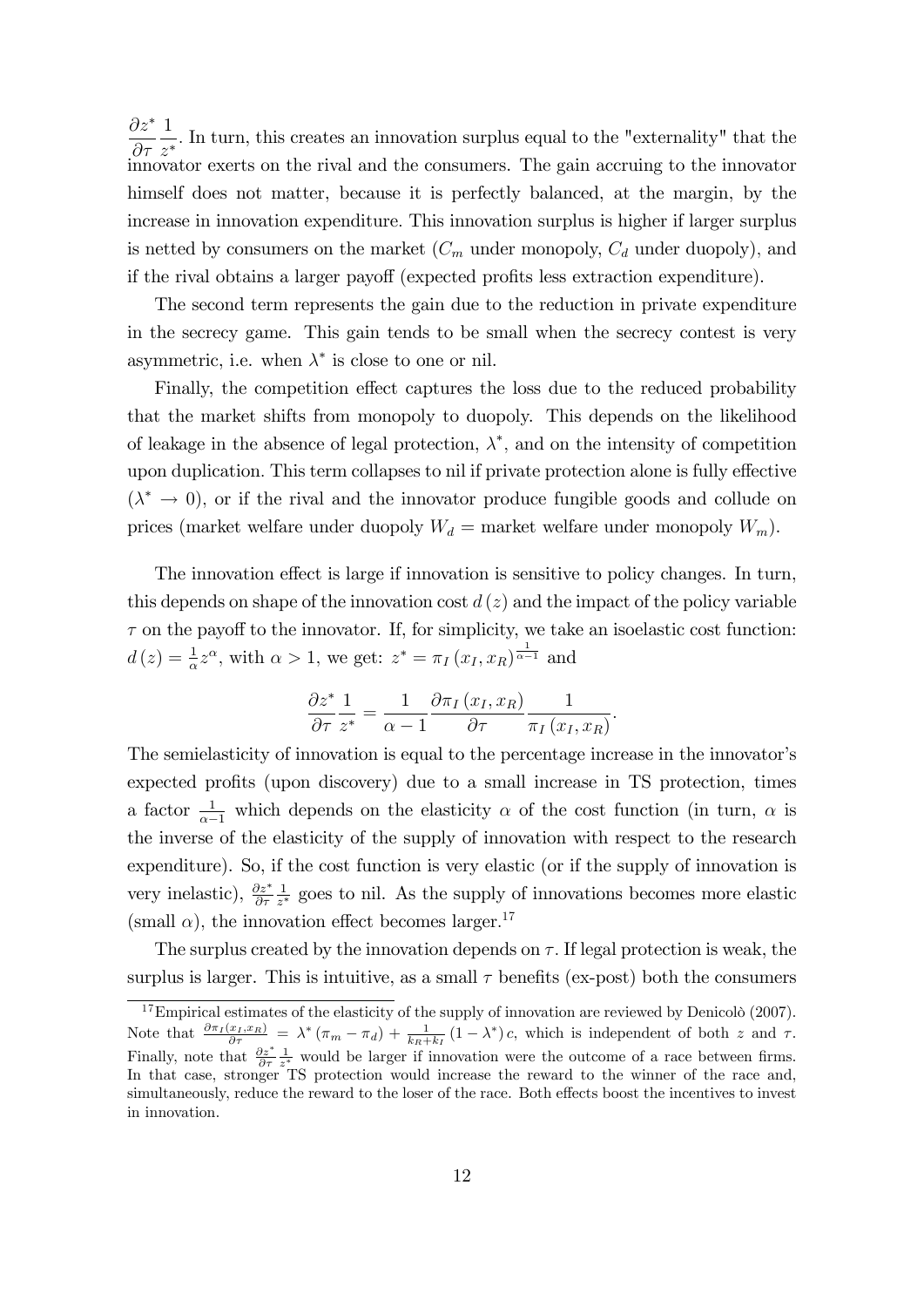and the rival. Thus, as  $\tau$  increases, the share of the surplus appropriated by the innovator increases, and the cause for legal protection decreases. The innovation surplus is always positive, and it increases with  $\lambda^*$ .

Whether the optimal policy choice  $\tau^*$  lies on the interior or on the boundary  $(\tau^* = 0, \tau^* = 1)$  depends on the relative weight of the three effects. We know that the optimal policy certainly involves maximal protection if the expenditure effect exceeds the competition effect, i.e. if strong TS protection is optimal even from an ex-post perspective. This case arises when the saving in self-protection/extraction expenditure outweighs the reduction in market surplus brought about by an increase in  $\tau$ . In this case, the justification for TS protection overlaps with the rationale normally provided for rules against theft, which posit that, in the absence of such rules, individuals would spend an excessive amount of resources in protection and extraction activities [see, for instance, Posner  $(2007)$ ].<sup>18</sup>

In our setting, "theft" concerns a special good - knowledge- which tends to be non rival. So, the social gain due to the (involuntary) transfer of the asset is calculated on the basis of the welfare associated with different market configurations (duopoly vs. monopoly).

Below, we focus on those cases in which strong TS is optimal from an ex-post perspective (and thus, a fortiori, from an ex-ante perspective). In general, this is more likely to arise when competition in the duopoly market is weak (so that  $W_d - W_m$  is small) and the innovator has the upper hand in the secrecy contest  $(\lambda^*$  is small) (see eq. 10). The latter case arises when the protection cost c is small and the extraction cost s is large: knowledge can be effectively protected and, even without TS law, duopoly is unlikely to materialize.

From an ex-ante perspective (including the incentive effect), the optimal policy will be on the interior or on the boundary depending on the weight of the three effects. The incentive effect brings the justification of TS law closer to that normally offered to intellectual property law. TS law differs, in our model, because it directly impacts the amount of resources parties invest in the secrecy contest.

Below, we provide more structure to market competition .

#### Case 1: Homogeneous goods.

Let us consider the case in which the goods produced by the two firms are perfect substitutes. The inverse demand function is:  $p = 1 - Q$ . Marginal production costs

<sup>18</sup>We are grateful to editor Scott Baker for this observation.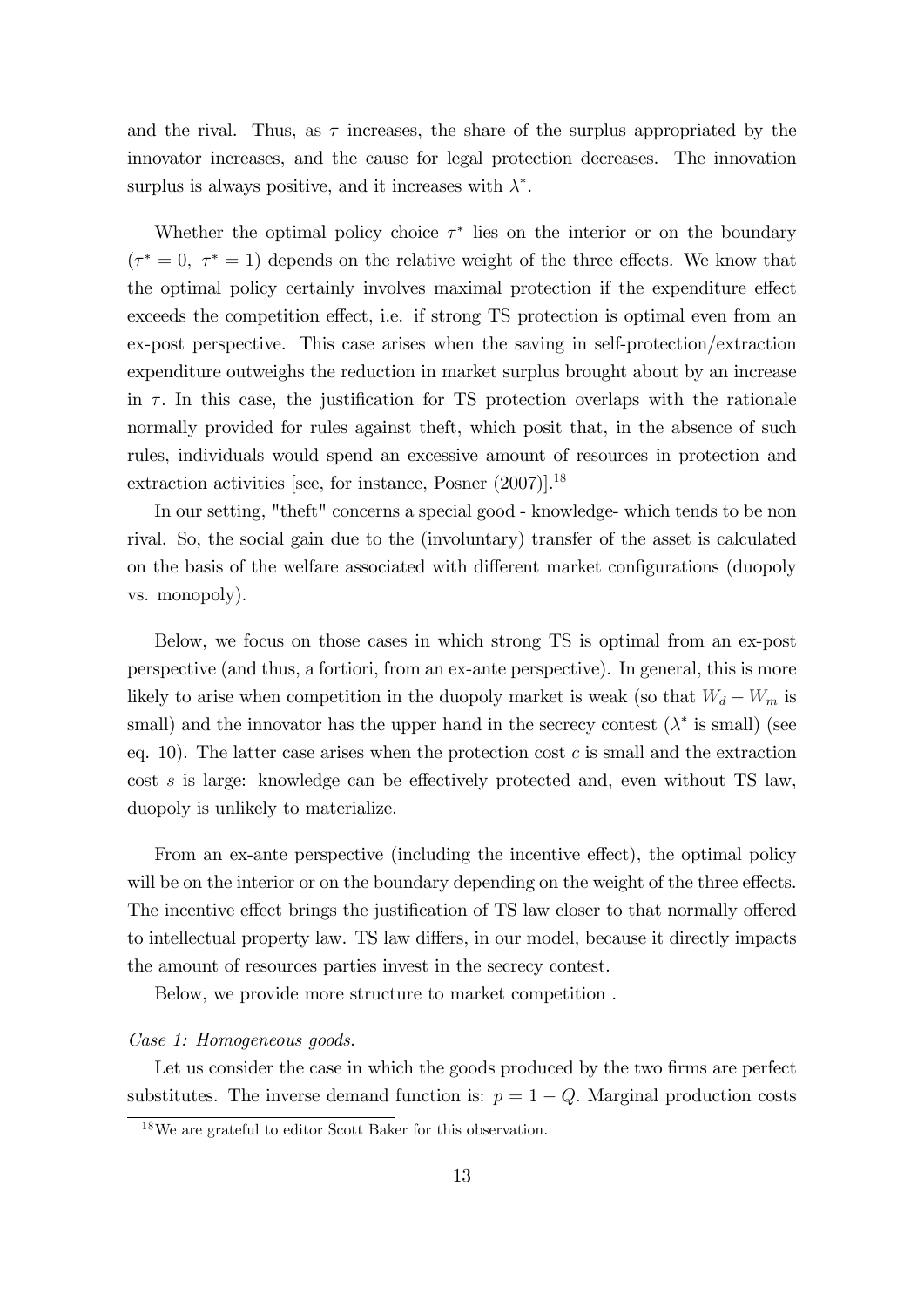are set to zero. Under monopoly, output is  $Q_m = \frac{1}{2}$  $\frac{1}{2}$ , profits are  $\pi_m = \frac{1}{4}$  $\frac{1}{4}$  and consumer surplus is  $C_m = \frac{1}{8}$  $\frac{1}{8}$ .

Under duopoly, the output level  $Q_d$  depends on the intensity of competition between the firms (upon entry). In order to capture different outcomes, let:  $Q_d = k$ , with  $k \in \left[\frac{1}{2}\right]$  $\frac{1}{2}$ , 1]. For  $k = 1/2$ , we get the collusive outcome, for  $k = 2/3$ , Cournot competition, and for  $k = 1$ , Bertrand competition. For us, Bertrand competition is only a limit case: if the rival expects zero duopoly profits, he will not spend resources to ferret the secret out. Duopoly profits are:  $\pi_d = \frac{1}{2}$  $\frac{1}{2}k(1-k)$ , and consumer surplus is:  $C_d = \frac{1}{2}$  $\frac{1}{2}k^2$ .

Ex-post social welfare  $\overline{SW}$  (once knowledge has been created) increases with  $\tau$  if, and only if, the competition effect is smaller than the expenditure effect,  $\lambda^*(W_d - W_m)$  <  $\lambda^*$   $(1 - \lambda^*) \pi_m$ , i.e. if

$$
(1-k)k + \frac{k^2}{2} - \frac{1}{4} - \frac{1}{8} < \left(1 - \frac{c}{c + s\left(\frac{1/4}{1/2}\right)k(1-k)}\right)\frac{1}{4}.\tag{11}
$$

This inequality is more likely to be met if the protection cost  $c$  is small and the extraction cost s is large (so that  $\lambda^*$  is small). If (11) is met, the (ex-post) optimal policy entails maximal TS protection.

The relationship between the intensity of competition  $k$  and the optimal (ex-post) policy is non-monotonic, as shown by Figure 1 below (which assumes that  $s=\frac{1}{4}$  $(\frac{1}{4}c).$ Minimal protection is warranted (ex-post) for intermediate levels of competition. Maximal protection is warranted otherwise (note that ex post social welfare is linear in  $\tau$ ). Several factors are at work.

First, when competition is strong  $(k \to 1)$ , information leakage provides great benefits to the consumers  $(W_d - W_m$  is large). However, since duopoly profits are low, the rival has little to gain from the extraction of the secret, the extraction effort is low and the benefits of leakage tend to materialize with small probability (small  $\lambda^*$ ). The competition effect tends to be small. The small extraction effort tends to reduce also the secrecy expenditure. However, the latter effect is countered by the increase in the protection effort of the innovator, who stands to lose more when competition is strong. So, while both the competition and expenditure effects will be low, the latter will be relatively larger and inequality (11) will be met  $(\frac{1}{2} - \frac{1}{4} - \frac{1}{8} < \frac{1}{4})$  $(\frac{1}{4})$ .

When competition is very weak  $(k \rightarrow 1/2)$ , information leakage provides a very small gain to the consumes  $(W_d - W_m)$  is small). The competition effect will be very small, while the expenditure effect will not. Hence, maximal protection is desirable  $(0 < \frac{s}{c^{+}})$  $\frac{s}{c+s}$ ).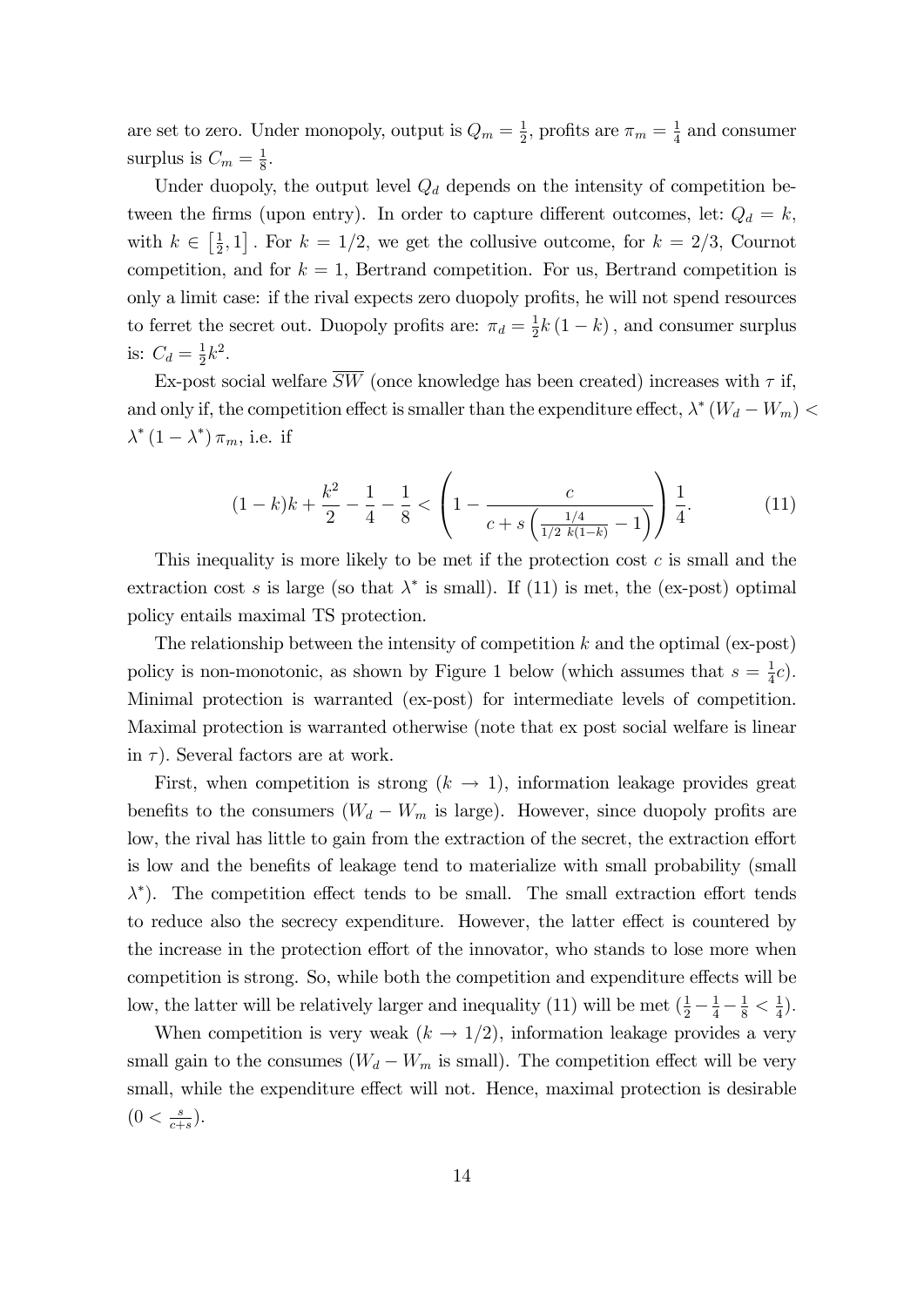For intermediate levels of  $k$ , the competition effect is sizable and minimal protection may be desirable. This occurs, however, only if the probability of disclosure in the absence of legal protection  $(\lambda^*)$  is sufficiently large, i.e. only if the protection cost  $c$  is large and the extraction cost  $s$  is small



Fig. 1. Intensity of competition and ex-post desirability of stronger TS protection.

In the special case of Cournot competition  $(k=\frac{2}{3})$  $(\frac{2}{3})$ , minimal protection is optimal ex-post if, and only if,  $s < \frac{4}{13}c$ .

If maximal protection is desirable ex-post, it will a fortiori be so ex-ante (taking the innovation incentives into account). The weight of the innovation effect depends on the elasticity of the supply of innovation  $(1/\alpha)$ .

In Figure 2, we fix  $\alpha = 2$  and posit that s is sufficiently small to make minimal protection optimal ex post ( $s = 0.01$ ,  $c = 1$ ). Optimal TS protection depends on the intensity of competition  $k$  as follows.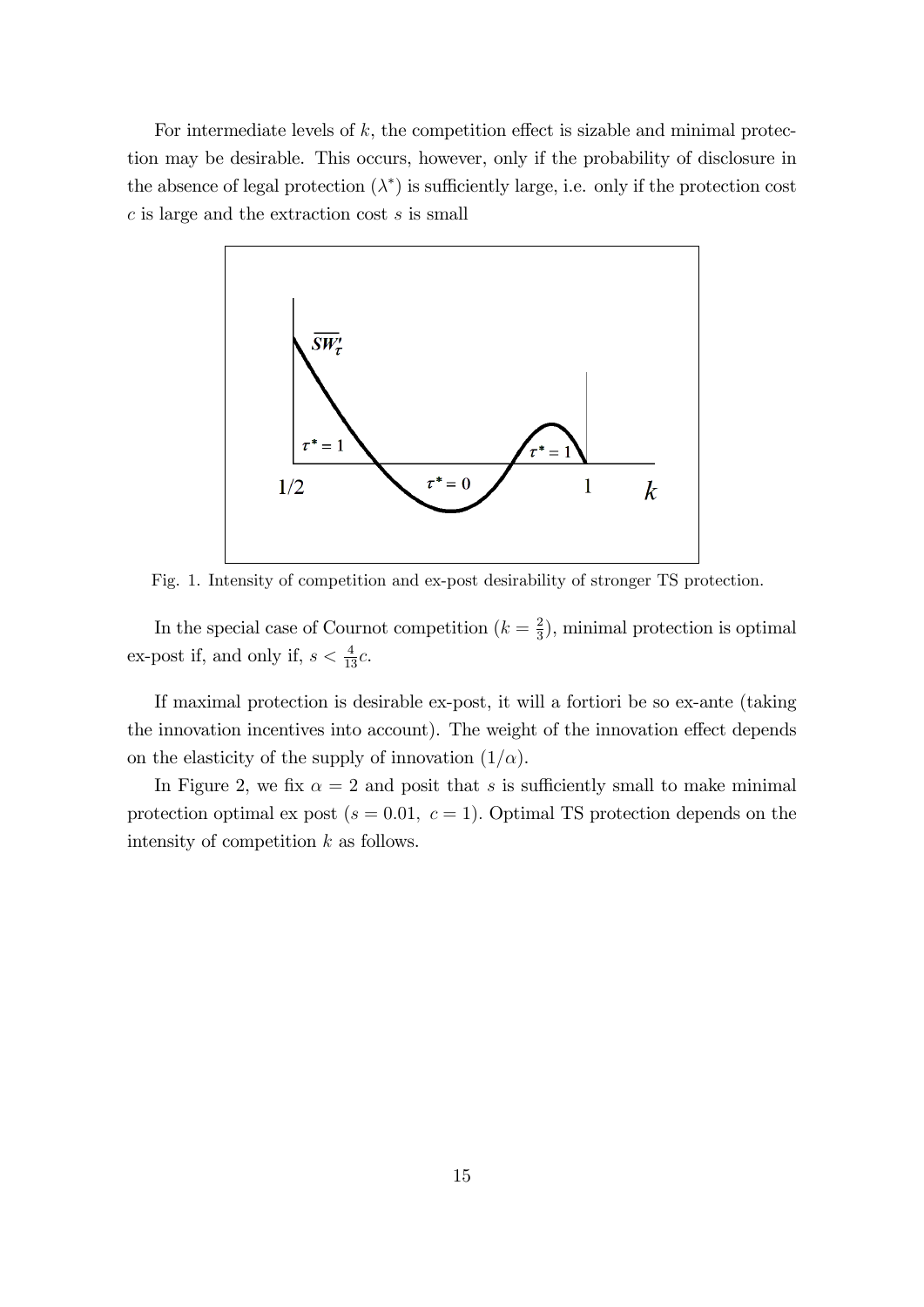

Fig. 2. Optimal TS scope given intensity of competition.

Optimal TS scope is maximal both for low levels and high levels of competition, for the reasons explained above. Non-maximal TS protection is optimal only for intermediate levels of k, in which the competition effect is sufficiently large.<sup>19</sup>

The next example generalises the insights obtained to the case of horizontally differentiated goods.

#### Case 2: Product differentiation

Let us consider the case where the rival is able to supply a product that is different from that supplied by the innovator, and neither product dominates the other one.

Let the inverse demand functions faced by the innovator and the rival be, respectively,

$$
p_1 = 1 - q_1 - (1 - \beta) q_2
$$
, and  $p_2 = 1 - q_2 - (1 - \beta) q_1$ ,

where  $\beta \in [0, 1]$  is a parameter that captures the degree of product differentiation.<sup>20</sup>

For  $\beta = 1$ , the two goods are perfectly differentiated. In fact, they are independent of each other. This implies that there is no competition between the innovator and the rival: both producers are monopolists on their own market. For  $\beta = 0$ , the

<sup>&</sup>lt;sup>19</sup>With quadratic innovation costs, optimal protection under Cournot competition ( $k = 2/3$ ) is maximal for all combinations of  $c$  and  $s$ . Non maximal protection can only be optimal if the supply of innovation is relatively inelastic  $(\alpha < 2)$ .

<sup>&</sup>lt;sup>20</sup>See Singh and Vives (1984). The case of complementary goods, which arises for  $\beta > 1$ , is of no interest here. In fact, when goods are complements, the innovator is always better off if the rival enters the market. In this situation, stronger TS law (enforcement of non-disclosure agreements) facilitates technological transfer and hastens entry.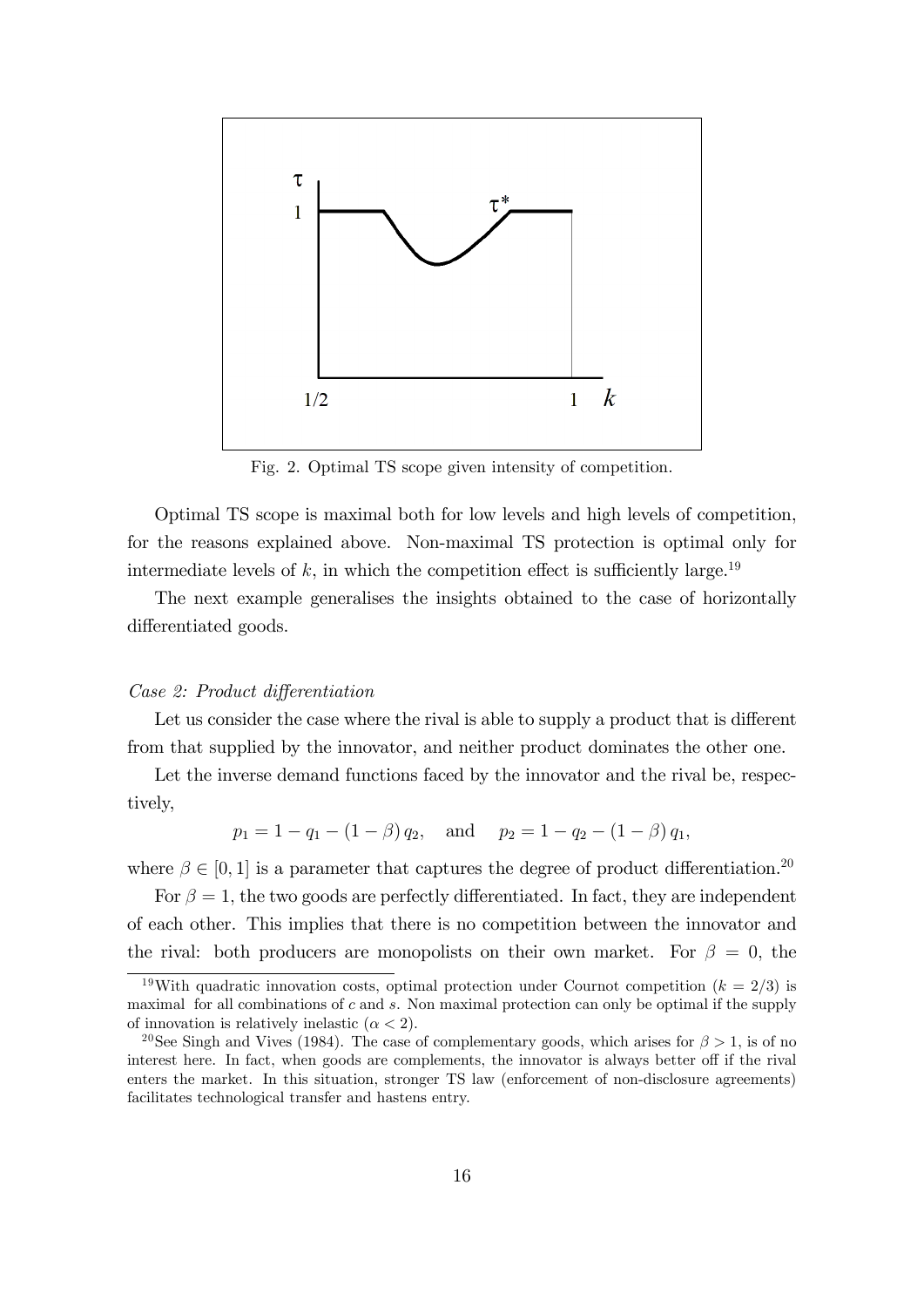goods are perfects substitutes (homogeneous goods). Production costs are set to 0. Consumer surplus is

$$
CS_d = \frac{1}{2} (1 - (1 - \beta) q_2 - p_1) + \frac{1}{2} (1 - (1 - \beta) q_1 - p_2) = (2 - \beta) q_1^2,
$$

while individual firm's profits are

$$
\pi_d = p_1 q_1 = p_2 q_2 = (1 - (2 + \beta) q_1) q_1.
$$

In the absence of imitation  $(q_2 = 0)$ , the innovator serves only the first market and  $p_m = \frac{1}{2}$  $\frac{1}{2}, q_m = \frac{1}{2}$  $\frac{1}{2}$ ,  $CS_m = \frac{1}{8}$  $\frac{1}{8}$ , and  $\pi_m = \frac{1}{4}$  $\frac{1}{4}$ .

We concentrate on some important cases.

Collusion: Firms maximise their joint profits:  $\pi_1 + \pi_2 = p_1q_1 + p_2q_2$ . The optimal quantities are  $q_1 = q_2 = \frac{1}{2(2-1)}$  $\frac{1}{2(2-\beta)}$ , while the prices charged are  $p_1 = p_2 = \frac{1}{2}$  $rac{1}{2}$ .

Cournot: Firms compete in quantities. By combining the best response functions, we get  $q_1 = q_2 = \frac{1}{3-\beta} = p_1 = p_2$ . Equilibrium quantities are now larger than under collusion.

*Bertrand.* If firms compete in prices, we get:  $p_1 = p_2 = \frac{\beta}{1+\beta}$  $\frac{\beta}{1+\beta}$ , and  $q_1 = q_2 =$ 1  $\frac{1}{(2-\beta)(1+\beta)}$ .

Firms profits are largest under Collusion and smallest under Bertrand. As goods become more differentiated, the three competition modes converge to the same outcome (two independent monopolies). Note that, as goods become more differentiated, our assumption of no-technology-licensing becomes more demanding (aggregate profits exceed monopoly profits), especially if competition is weak. $21$ 

Let us start again from the ex-post perspective. As in the homogenous goods case, the weight of the expenditure effect is larger if  $\lambda^*$  is small, i.e. if the protection  $\cot c$  is small and the extraction cost s is large. Let us concentrate on the impact of product differentiation.

As products become more differentiated, the gain from information extraction for the rival increases while the loss from disclosure for the innovator decreases. This implies that the rival spends more on extraction, while the innovator spends less in protection. In the limit, for  $\beta \to 1$ , the two markets become completely independent, leakage (in the absence of TS protection) tends to occur with the largest probability,  $\lambda^* \rightarrow 1$ , and the expenditure effect collapses to nil. The competition effect, on

<sup>&</sup>lt;sup>21</sup>Suppose that the innovator licenses the innovation to the rival. If the intensity of competition is not affected by licensing (say, the licensing fee just allocates bargaining surplus according to a fixed sharing rule), then only the innovation effect remains, of our welfare analysis. Maximal TS protection is optimal because, by increasing the licensing fee, it enhances the incentives to innovate.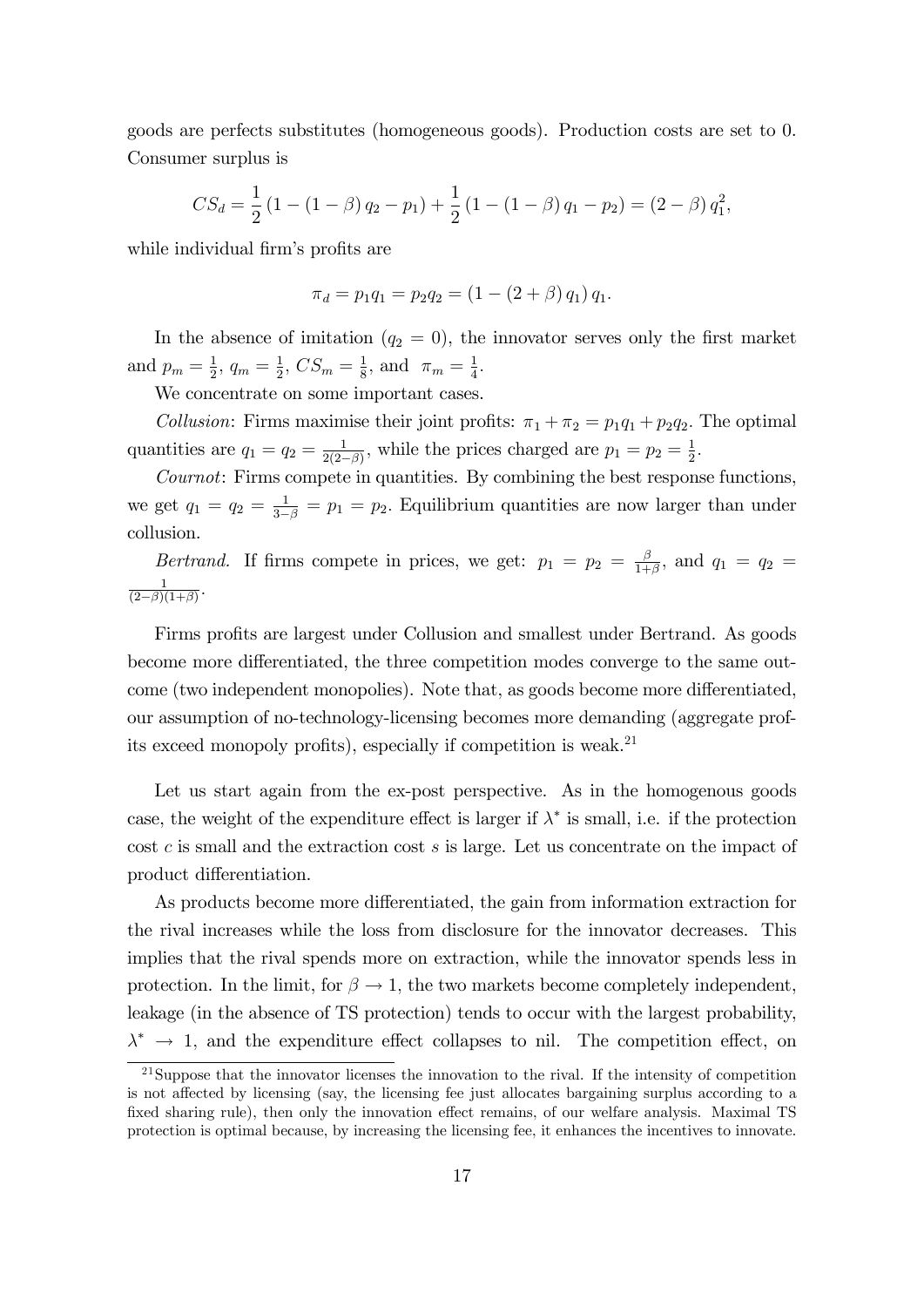the contrary, displays its maximal potential, as leakage provides great benefits to consumers. So, if goods are highly differentiated, minimal protection is optimal.

Both the competition and expenditure effects are largest under Bertrand and smallest under collusion. In the latter case, the benefits from duplication for the consumers are the least and stronger TS protection tends to be desirable ex-post. Figure 3 highlights the combinations of  $c/s$  and  $\beta$  that yield maximal or minimal TS protection.



Fig. 3. Ex-post optimal TS scope given product differentiation and secrecy costs.

Note that, while the ex-post desirability of TS protection is clearly highest under Collusion, the ranking between Bertrand and Cournot depends on the level of product differentiation. For low levels of differentiation, strong TS protection is more likely to be desirable (ex-post) under price competition than under quantity competition. The opposite applies when products are highly differentiated.

Ex-ante perspective. Clearly, the ex-ante optimal legal protection  $\tau^*$  will be maximal if  $\tau = 1$  is optimal ex-post (i.e. if products are weakly differentiated, protection costs are high and extraction costs are low).

Figure 4 plots the optimal scope of TS law as a function of product differentiation (given  $s = 0.01, c = 1$ ).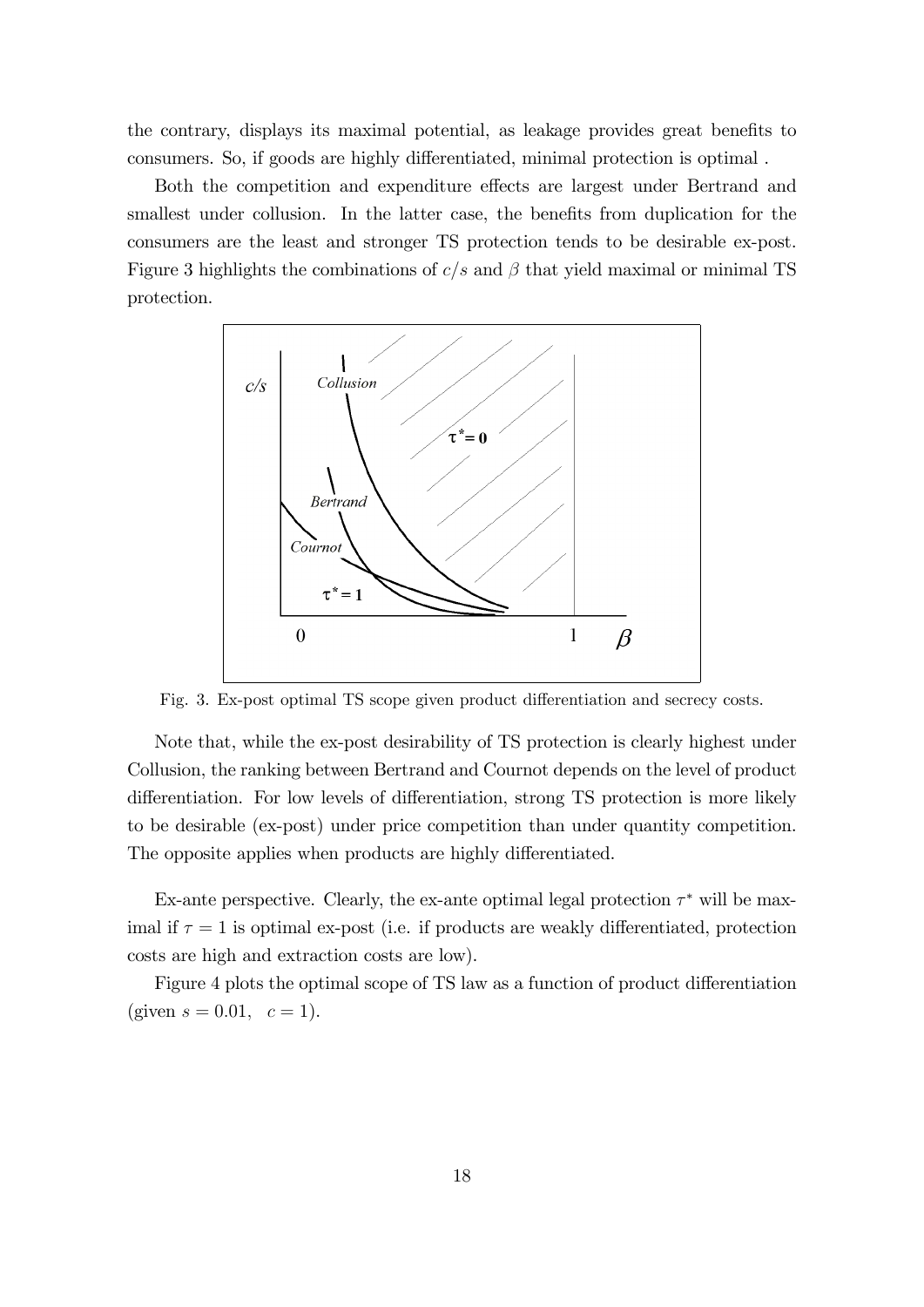

Fig. 4. Optimal TS scope given product differentiation.

The optimal scope of TS law becomes narrower as goods become more differentiated. Even if the innovation effect becomes larger as goods become more dissimilar (pushing for stronger TS protection), the competition effect prevails. Thus, as  $\beta$  increases,  $\tau^*$  (weakly) decreases. The optimal protection is higher under price competition (Bertrand) than under quantity competition (Cournot), since under the former the innovation surplus is larger. The optimal protection levels under Bertand and Collusion cross: for large levels of  $\beta$ , the small innovation surplus attendant with Collusion calls for weaker TS protection.<sup>22</sup>

## 3 Unfair competition

To disentangle further the factors driving optimal TS policy, let us consider the limit case in which innovative knowledge cannot be concealed:  $s \to 0$ . This case arises, for example, when the innovation lies on the face of the product. In the absence of legal provisions, the innovation immediately spills to the rival (for simplicity, we stick to the hypothesis that only one firm can imitate the product).

Provisions limiting outright imitation of products exist in many countries (under the heading of unlauterer Wettbewerb, concurrence déloyale, ongeoorloofde mededlinging, competenzia desleal, concorrenza sleale).<sup>23</sup> Admittedly, British courts tend

<sup>&</sup>lt;sup>22</sup>Social welfare under Betrand is the highest and is the most sensitive to variations in  $\tau$ .

<sup>&</sup>lt;sup>23</sup>Since 1925, protection agains unfair competition has been part of the Paris Convention for the Protection of Industrial Property. Art. 10bis (2) stipulates "Any act of competition contrary to honest practices in industrial or commercial matters constitutes an act of unfair competition." In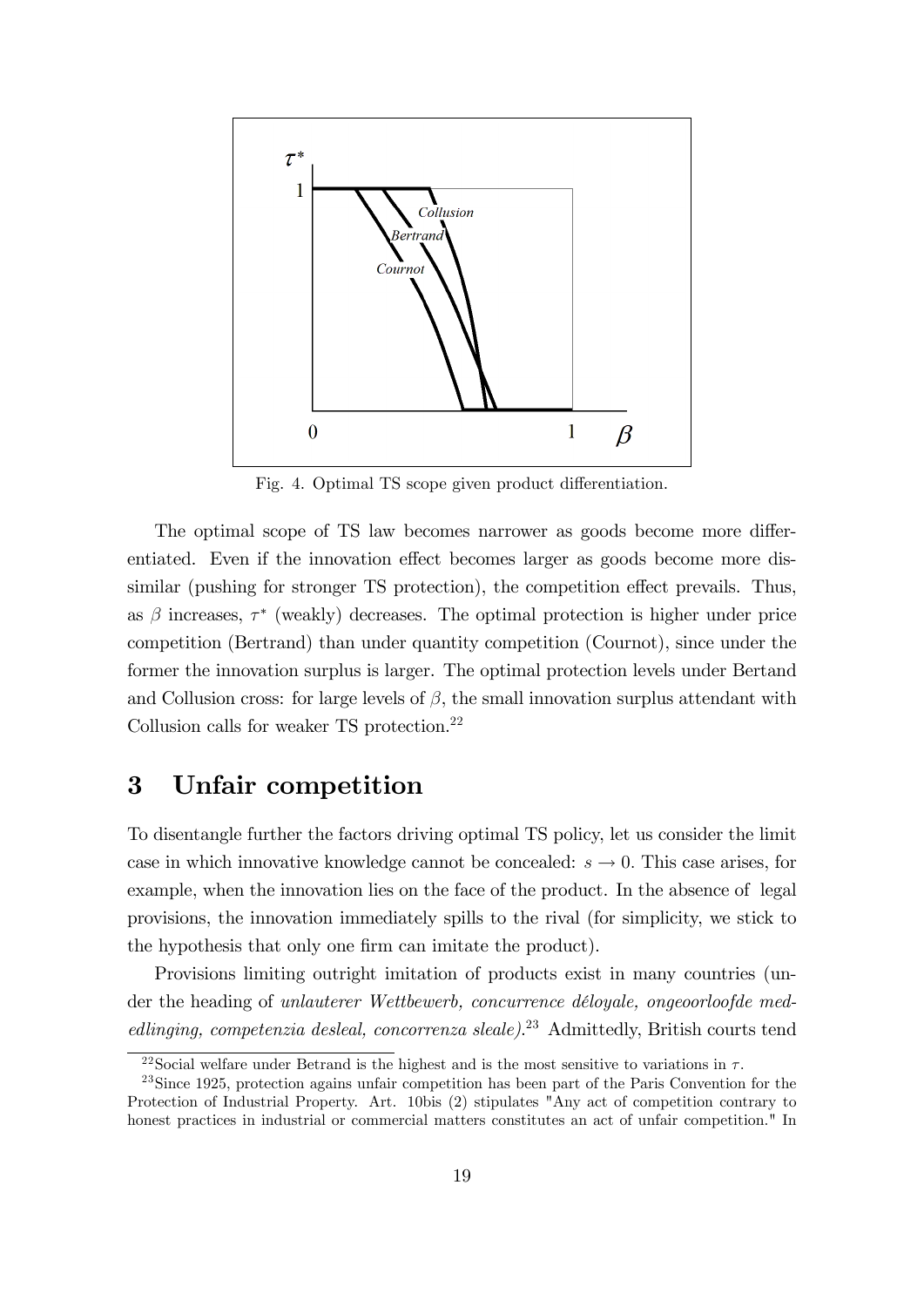to apply a rather narrow version of unfair competition, mostly based on the tort of passing off (see Henning-Bodewig 2006, de Vrey 2006, and Ohly 2011). Most civil law countries have statues limiting copycat imitation of (well-established) products (parasitic copying, slavish imitation). These statutes create "quasi property rights" complementing traditional IP law.<sup>24</sup>

For  $s \to 0$ , we obtain:  $x_I^* = 0$ ,  $x_R^* = (1 - \tau) \frac{\pi_m - \pi_d}{c}$ , and  $\lambda^* = 1$ . Total secrecy expenditure,  $cx_I^* + sx_R^*$ , collapses to nil. The only obstacle to imitation is unfair competition law.<sup>25</sup> The product is imitated with probability  $1 - \tau$ . We have:

$$
\lim_{s \to 0} SW = z^* \{ \tau W_m + (1 - \tau) W_d \} - d(z^*),
$$

and (see 9):

$$
\lim_{s \to 0} \frac{\partial SW}{\partial \tau} = \frac{\partial z^*}{\partial \tau} \left\{ \tau C_m + (1 - \tau) C_d + (1 - \tau) \pi_d \right\} - z^* \left( W_d - W_m \right).
$$

This expression highlights the standard innovation/diffusion trade-off. Strong protection promotes inventiveness, but stymies competition.

Protection should be increased if, and only if,

$$
\frac{\partial z^*}{\partial \tau} \frac{1}{z^*} \left[ \tau C_m + (1 - \tau) \left( C_d + \pi_d \right) \right] > \underbrace{W_d - W_m}_{\text{composition effect}}
$$

Note that now, from an ex-post perspective, minimal protection is always optimal.

With an isoelastic innovation cost function  $(d(z) = \frac{1}{\alpha}z^{\alpha})$ , we obtain

$$
\frac{\partial SW}{\partial \tau} = \frac{1}{\alpha - 1} \frac{\pi_m - \pi_d}{\tau \pi_m + (1 - \tau) \pi_d} \left\{ \tau C_m + (1 - \tau) C_d + (1 - \tau) \pi_d \right\} - (W_d - W_m). \tag{12}
$$

If innovation is highly inelastic (large  $\alpha$ ), the innovation effect is negligible and  $\tau^* = 0$ . If innovation is highly elastic (small  $\alpha$ ), the innovation effect dominates and  $\tau^* = 1$ .

particular, examples of unfair competition include "acts that create confusion with the activities of a competitor." This case is close to the common law tort of passing off.

<sup>&</sup>lt;sup>24</sup>The British idiosyncrasy for these quasi-property rights has been vividly expressed by Justice Jacob: "There is no tort of copying. There is no tort of taking a man's market or customers. Neither the market nor the customers are the plaintiff's to own. There is no tort of making use of another's goodwill as such. There is no tort of competition" (Hodgkinson  $\mathcal C$  Corby v. Wards Mobility Services, 1995, FSR 169). A rather different view is taken by the Austrian Supreme Court: "Anyone who without any achievement of his own, without creative effort of any consequence, adopts wholesale the unprotected achievement of another to compete with the injured party using the latter's own painstaking and expensive achievement acts dishonesly within the meaning of Sec. 1 of the Act Against Unfair Competition." (15/09/2005, 38 IIC 749, cited by Henning-Bodewig 2013).

 $^{25}$ Note that our result does not bear on the issue of whether protection should be provided by means of IP law or unfair competition law.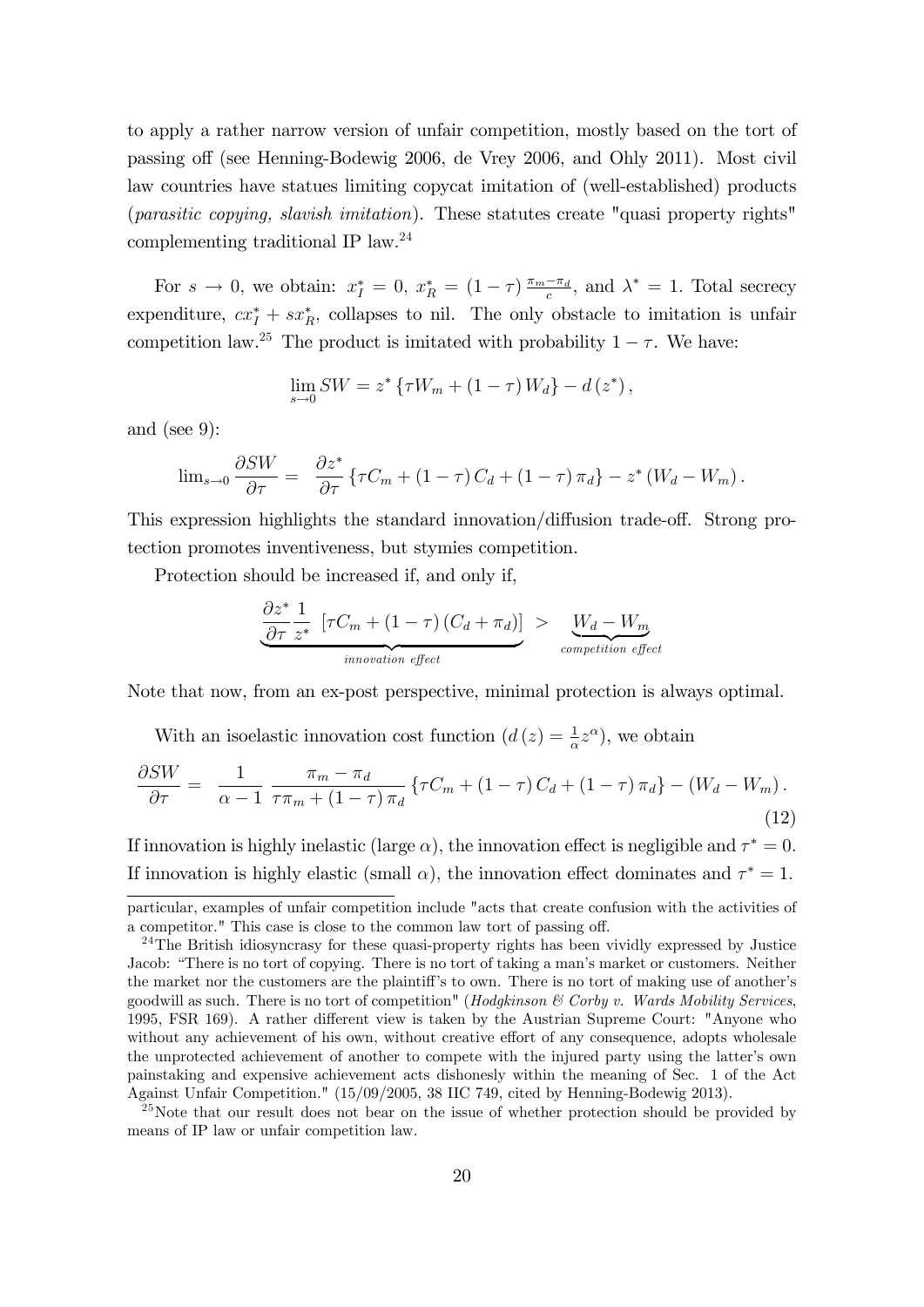When the solution is on the interior, the optimal policy is given by

$$
\tau^* = \frac{\frac{1}{\alpha - 1} \left( C_d + \pi_d \right) - \pi_d \frac{W_d - W_m}{\pi_m - \pi_d}}{\frac{1}{\alpha - 1} \left( C_d - C_m \right) + \left( W_d - W_m \right)}.
$$

The optimal policy for the case with homogenous goods and quadratic innovation costs ( $\alpha = 2$ ) is shown in Figure 5. The optimal policy is contrasted with the optimal policy of the previous section (trade secrecy). In the absence of a secrecy contest,  $\tau$ affects social welfare only through the innovation and competition effects.



Fig. 5. Optimal protection against imitation vs. optimal TS protection (dashed).

The optimal scope of unfair competition law (passing off) is substantially narrower. Again, the relationship between  $k$  (intensity of competition) and  $\tau^*$  (optimal protection) is U-shaped.

The optimal policy entails  $\tau^* = 1$  for  $k \leq 2/3$ . With quadratic innovation costs, copycat imitation is socially beneficial only if competition is more intense than under Cournot.

Under product differentiation, a similar result arises. Optimal protection is narrower if the secrecy contest is absent. Figure 6 shows the case of Cournot competition (Bertrand and Collusion follow similar patterns).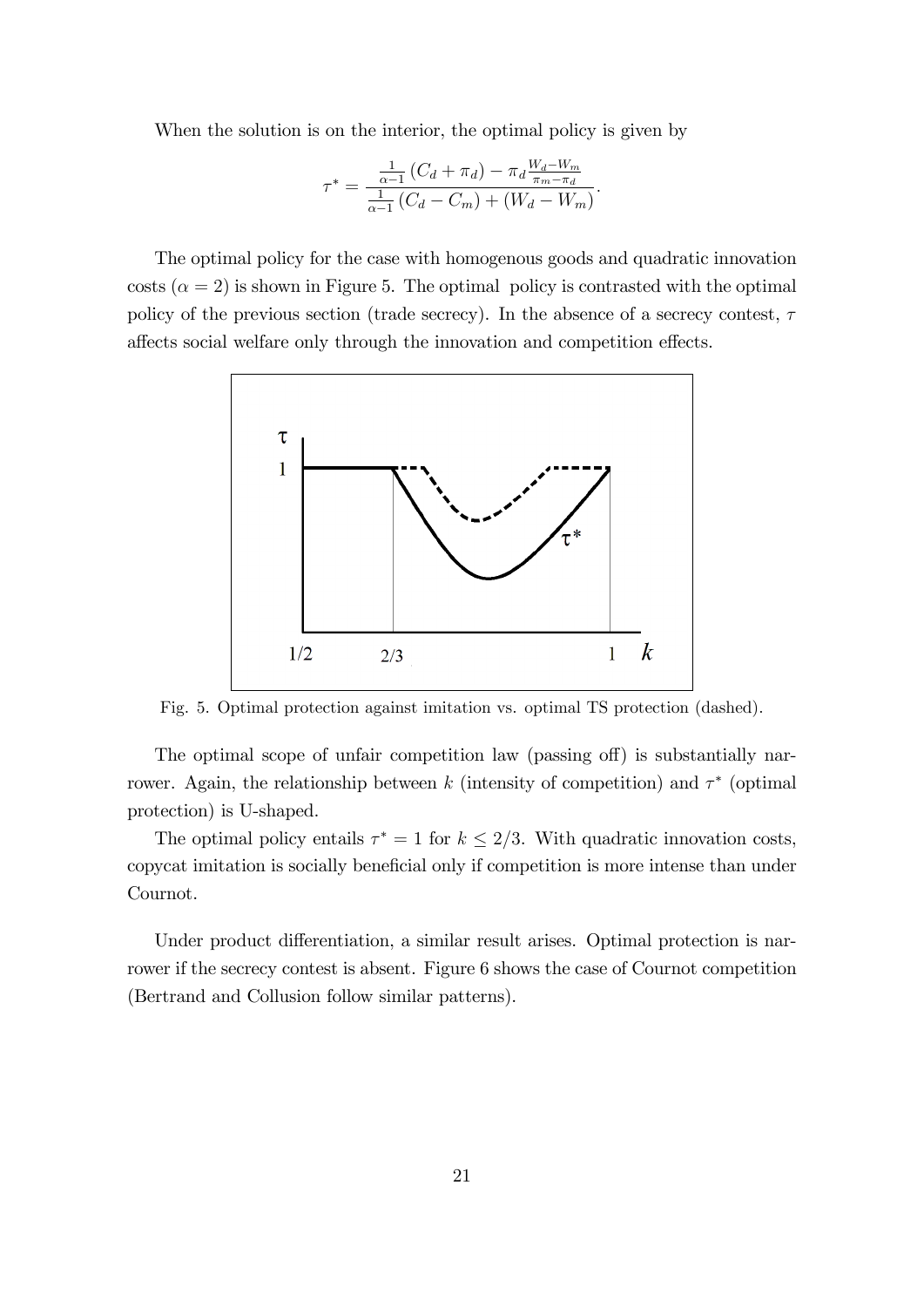

Fig. 6. Optimal scope of unfair competion law given product differentiation.

Also in the simple unfair competition scenario, the optimal policy scope decreases with the degree of product differentiation: protection against imitation should be stronger when the product of the rival is a copy-cat duplication of the product of the innovator. This is remarkably in line with the legislation of most EU countries.

# 4 Conclusion

Our model sheds light on benefits and costs of TS law. In particular, we show that TS law: i) reduces the expenditure of the parties in the secrecy contest, ii) it encourages the creation of knowledge by increasing the payoff to innovative firms, and iii) it hinders the diffusion of innovative knowledge in society and, thus, limits competition. Our model shows that the proper balance between these effects depends on a variety of factors. In particular, we have shown that maximal TS scope is likely to be optimal when competition in the product market in either very week or very intense, the cost of self-protection is low, and the cost of information extraction is high. If the latter two conditions do not hold (i.e. if information spills easily from the innovator to the rival), TS law loses some if its bite: the competition effect tends to outweigh the expenditure effect and weaker protection tends to be optimal.

At the limit, when the innovation lies on the face of the product, the law can still provide some protection against imitation (prevention of "unfair competition"). The optimal scope of this protection, however, is limited.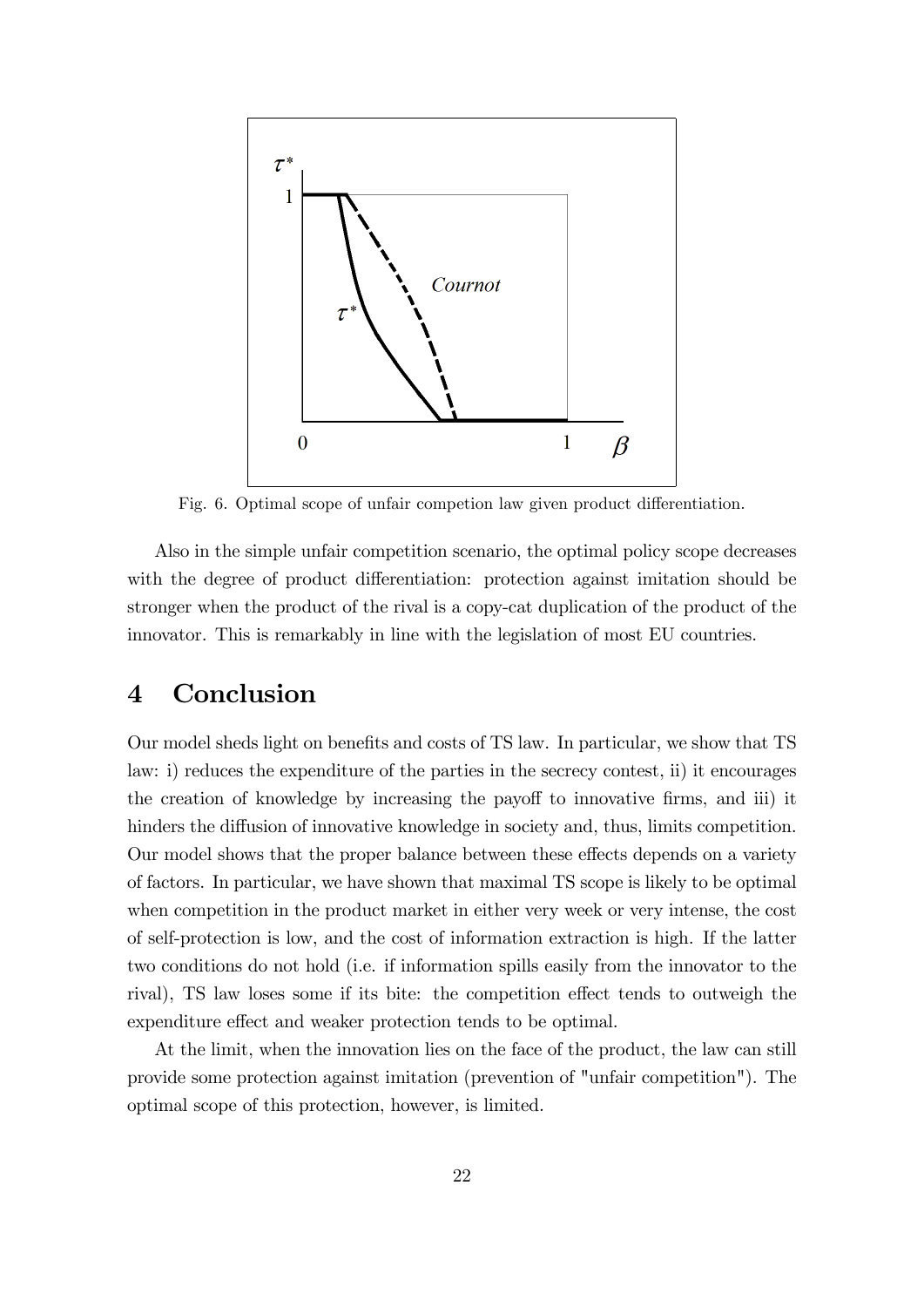When the product supplied by the rival is (horizontally) differentiated, the optimal scope for protection is again limited. Product differentiation dilutes the incentives of the parties to invest in the secrecy contest. It enhances the benefits form imitation for the consumers and increases the gains from information diffusion.

The last result has interesting ramifications in the context of current law. In Germany, for example, cases in which the misappropriation of secrets leads to the introduction of goods that imitate those of the secret-owner are decided by considering, inter alia, the degree of similarity between the products. The chances that the aggrieved party succeeds in court are higher if the products are close to each other (see de Vrey 2006). This feature is in line with the results of our model.

Our model does not address several features of TS law that deserve recognition.

First, we have not considered the case in which the owner of the know-how intends to licence it to other firms. Here, by inhibiting third parties from using misappropriated knowledge,TS law complements contract law in facilitating technological transfers.<sup>26</sup>

Second, we have not considered the case in which firms can protect innovative knowledge by means of a plurality of legal tools. Stronger TS protection induces companies to rely more on secrecy and less on formal IP rights, when these are available. With respect to patents, this tends to generate a social cost. Patents require the disclosure of the invention and have a finite duration. They provide an exclusive right. Secrets can potentially last forever, and are not exclusive. In general, patents tend to provide incentives to innovate at a lower social cost than secrets, thanks to the winner-take-all effect (Denicolo and Franzoni 2010). Thus, one potential downside of strong TS protection is that it estranges firms from the patent system.<sup>27</sup>

Finally, one additional cost of secrecy lies with the risk of knowledge loss. This was a concrete possibility in the past, when the secrets (*arcana*) of the craft were tightly kept by the master. The case of the Stradivarius violins is paradigmatic. Stradivarius did not share the secrets of his workmanship. With his death, they were lost forever.<sup>28</sup>

 $^{26}$ Lemley (2011) argues that this is the leading function of TS law.

 $27$ Trade secrets and patents are compared, under different scenarios, also in Denicolò and Franzoni (2012). See Hall et al. (2014) for a exhaustive review of the literature on the patent/trade secrecy choice.

<sup>&</sup>lt;sup>28</sup>This example was suggested to us by Hans-Bernd Schaefer. Similarly, the method developed by mathematician Scipione del Ferro (1465-1526) to solve cubic equations is not yet known with certainty. In the 16th century, mathematicians gained their reputation in public competitions where they challenged each other. They generally would not reveal their solution methods (de Laat 2000).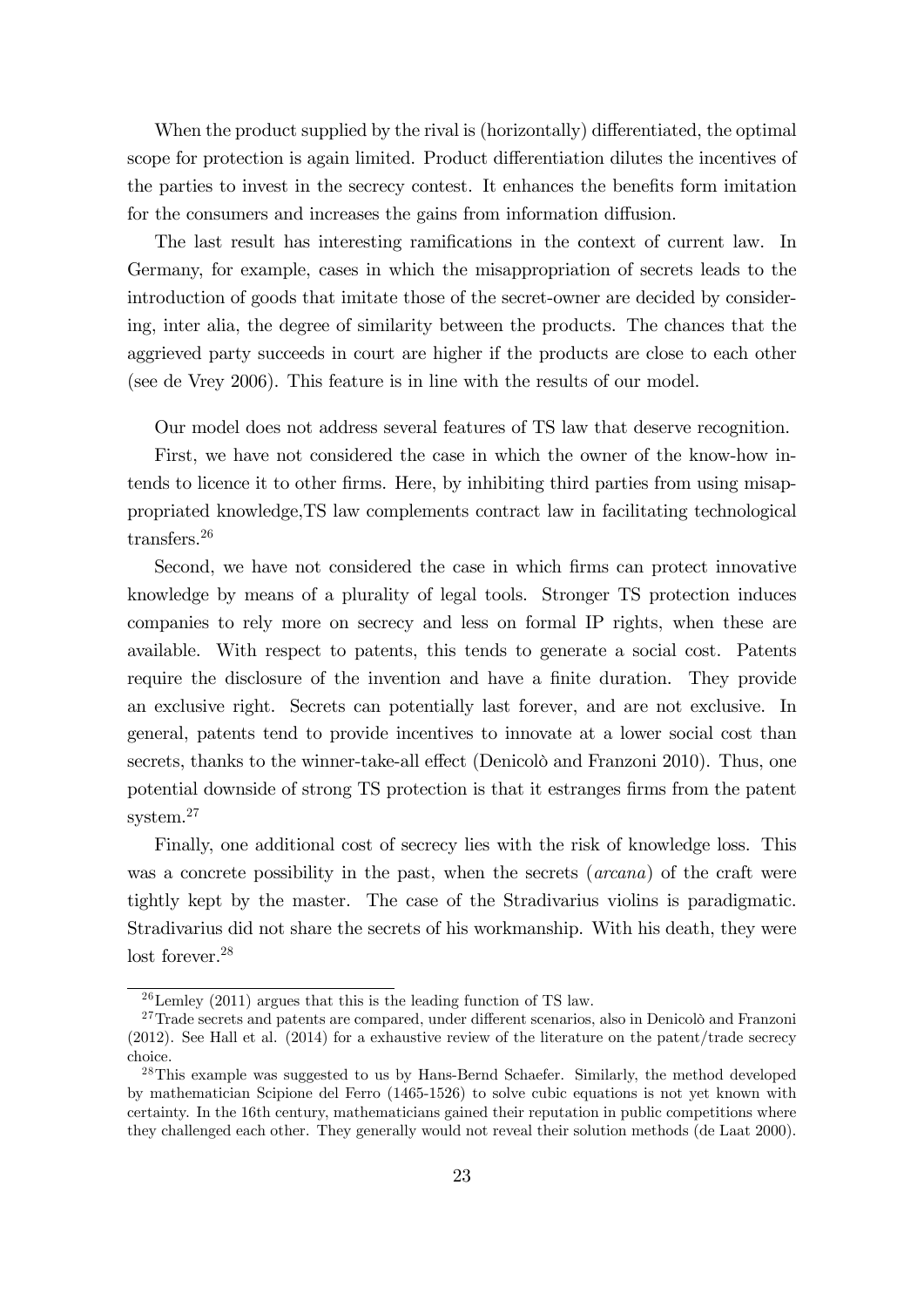# Appendix

Here we derive the optimal policy solution for the case in which innovation costs are quadratic:  $d(z) = \frac{1}{2}z^2$ .

1) Optimal TS scope in the homogenous goods case:

$$
-16c^3(1-k)^3k^4(-5+15k-16k^2+4k^3)
$$
  
\n
$$
-4c^2(1-k)^2k^2(-1-26k+134k^2-296k^3+336k^4-192k^5+32k^6)s
$$
  
\n
$$
\tau^* = \frac{-4ck(1-2k+2k^2)^2(-3+20k^2-33k^3+16k^4)s^2+(1-2k+2k^2)^3(7-12k+8k^2)s^3}{-8c(1-k)k(1-2k+2k^2)(4c^2(1-k)^2k^2(1-3k+k^2)}
$$
  
\n
$$
+ck(7-37k+80k^2-90k^3+48k^4-8k^5)s-(4k-3)(1-2k+2k^2)^2s^2)
$$

;

where  $k$  represents the intensity of market competition.

2) Optimal TS scope under differentiated goods, Bertrand competition:

$$
256c^3\beta^3(-4+9\beta^2+2\beta^3+5\beta^4) + s^3(1+\beta)^2(\beta+\beta^3-2)^3(12-12\beta+3\beta^2-14\beta^3+7\beta^4) -8cs^2\beta(\beta+\beta^3-2)^2(20-4\beta-19\beta^2-16\beta^3-24\beta^4+3\beta^6) \tau^* = \frac{+16c^2s\beta^2(-104+44\beta+162\beta^2+29\beta^3+100\beta^4-141\beta^5-30\beta^6-61\beta^7+\beta^9)}{(16c\beta(\beta+\beta^3-2)(16c^2\beta^2(3\beta+\beta^3+2)+s^2(\beta+\beta^3-2)^2(2-\beta+3\beta^3))} +2cs\beta(20+12\beta-11\beta^2+4\beta^3-18\beta^4-7\beta^6)
$$

where  $\beta$  measures the degree of product differentiation.

3) Optimal TS scope under differentiated goods, Cournot competition:

$$
256c^3(-25+56\beta-21\beta^2+2\beta^3) \n-s^3(3-\beta)^2(5-6\beta+\beta^2)^3(23-34\beta+7\beta^2) \n-8cs^2(5-6\beta+\beta^2)^2(177-380\beta+200\beta^2-40\beta^3+3\beta^4) \n\tau^* = \frac{-16c^2s(1885-6042\beta+6423\beta^2-2748\beta^3+523\beta^4-42\beta^5+\beta^6)}{16c(5-6\beta+\beta^2)(16c^2(-5-2\beta+\beta^2) +s^2(5-6\beta+\beta^2)^2(3-10\beta+3\beta^2)+\n2cs(-85+12\beta+126\beta^2-60\beta^3+7\beta^4))
$$

4) Optimal TS scope under differentiated goods, Collusion

$$
(c^3(7\beta - 4) - cs^2(1 - \beta)^2(18 - 29\beta + 6\beta^2)
$$

$$
\tau^* = \frac{+s^3(1 - \beta)^3(12 - 20\beta + 7\beta^2) + c^2s(-16 + 40\beta - 25\beta^2 + \beta^3))}{2c(1 - \beta)(-7cs((1 - \beta)\beta + c^2(1 + 2\beta) + 2s^2(1 - \beta))^2(3\beta - 2)))}.
$$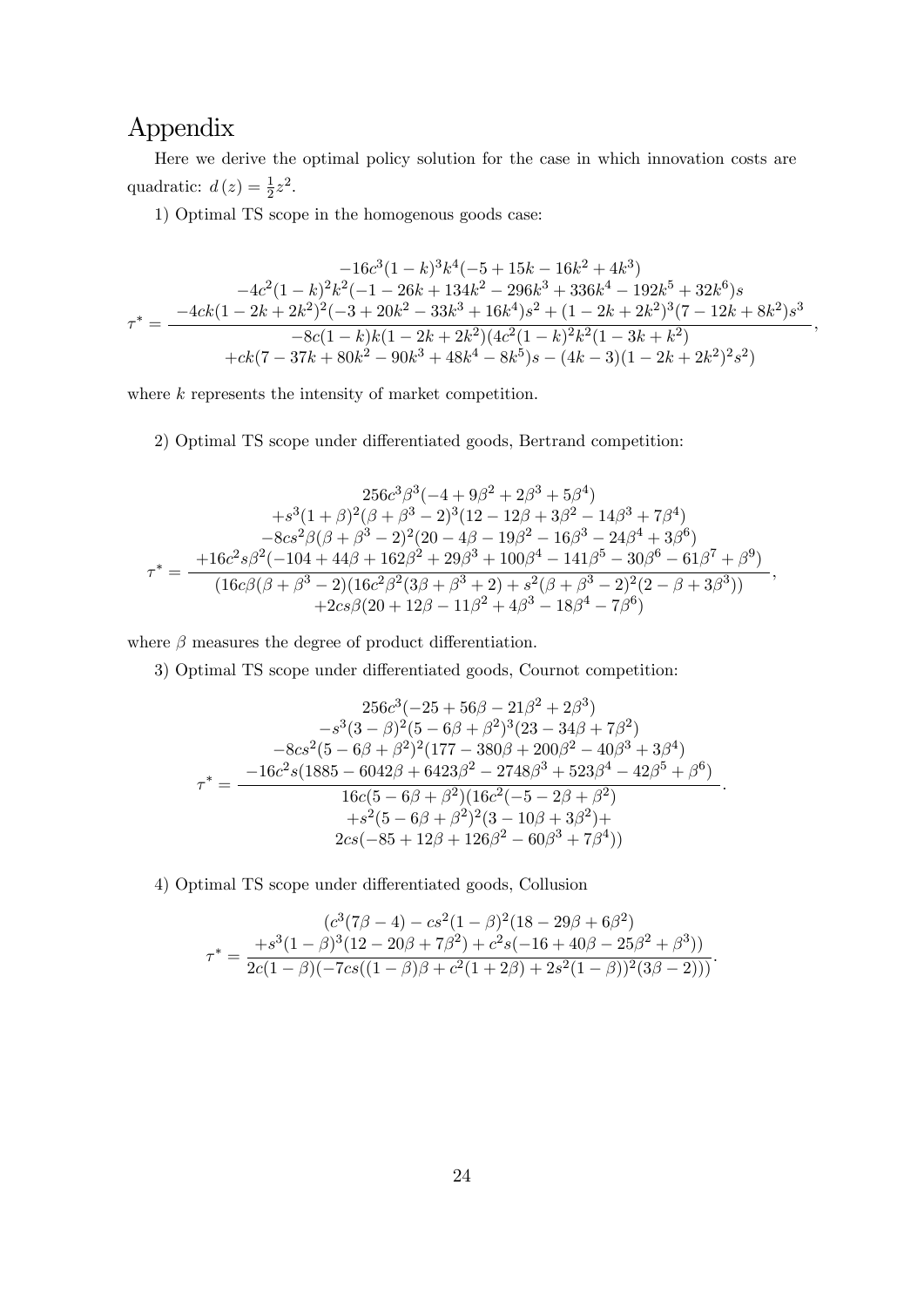# References

- Arundel, A. (2001). The relative effectiveness of patents and secrecy for appropriation. Research Policy, 30(4), 611-624.
- Backer-McKenzie (2013), Study on Trade Secrets and Confidential Business Information in the Internal Market, downloadable at http://ec.europa.eu/internal\_market/ iprenforcement/trade\_secrets/
- Balasubramanian, N., and Sivadasan, J. (2011) What happens when firms patent? New evidence from US economic census data, Review of Economics and Statistics, 93,  $126 - 46.$
- DeLaat, P., (2000), Patenting mathematical algorithms: What's the harm? A thought experiment in algebra, International Law and Economcs Review, 20, 187-204.
- Denicolò, V. (2007). Do patents over-compensate innovators? Economic Policy 22/52, 679-729.
- Denicolò, V., and Franzoni, L. A.  $(2010)$ . On the winner take-all principle in innovation races. Journal of the European Economic Association, 8(5), 1133-1158.
- Denicolò, V., and Franzoni, L. A. (2012). Weak Intellectual Property Rights, Research Spillovers, and the Incentive to Innovate. American Law and Economics Review, 14(1), 111-140.
- De Vrey, R. (2006), Towards a European Unfair Competition Law: A Clash Between Legal Families, Martinus Nijhoff Publishers, Leiden.
- Fosfuri, A., and Rønde, T. (2004). High-tech clusters, technology spillovers, and trade secret laws. International Journal of Industrial Organization, 22(1), 45-65.
- Gilbert, R. J., & Newbery, D. M. (1982). Preemptive patenting and the persistence of monopoly. The American Economic Review, 514-526.
- Gilson, R. J. (1999). Legal Infrastructure of High Technology Industrial Districts: Silicon Valley, Route 128, and Covenants Not to Compete, New York University Law Review, 74(3), 575-629.
- Hall, B., Helmersy, C., Rogers, M., and V. Sena, (2013), The importance (or not) of patents to UK firms, *Oxford Economic Papers*, 65/3, 603-629.